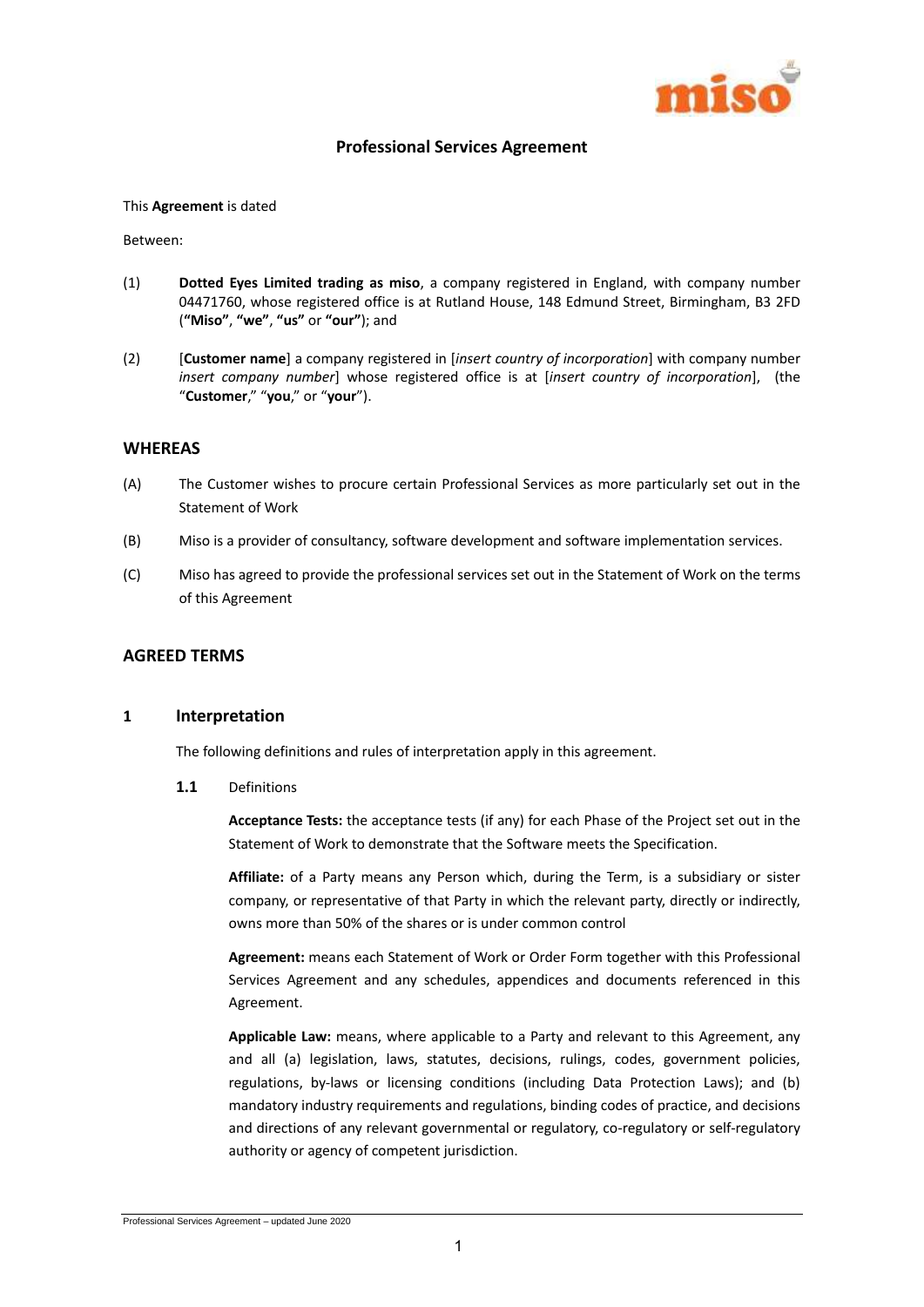

**Business Days:** any day (other than a Saturday or Sunday) when the clearing banks are open for business in the City of London.

**Customer Data:** means data supplied by the Customer to be used in the service to be provided in connection with this Agreement

**Customer Personal Data:** means all Personal Data processed by Miso, its Affiliates and subprocessors on behalf of the Customer under or in connection with this Agreement.

**Data Protection Laws:** means any laws and regulations relating to privacy or the use or processing of data relating to natural persons, including: (a) EU Directives 95/46/EC and 2002/58/EC (as amended by 2009/139/EC) and any legislation implementing or made pursuant to such directives, including the Privacy and Electronic Communications (EC Directive) Regulations 2003; and (b) EU Regulation 2016/679 (**"GDPR"**); and (c) any laws or regulations ratifying, implementing, adopting, supplementing or replacing GDPR. In this Agreement, unless the context otherwise requires, "**Data Controller**", "**Data Processor**", "**Data Subject**", "**Personal Data**", "**process**", "**processing**", "**transfer**" (in the context of Personal Data transfers) and "**appropriate technical and organisational measures**" shall have the meanings and otherwise be interpreted in accordance the GDPR.

**Defect:** an error in the Software that causes it to fail to operate substantially in accordance with the Specification.

**Deliverables:** all Documents, products and materials developed by Miso or its affiliates, agents, third party service providers, consultants and employees in relation to the Services in any form, including computer programs, data, reports and specifications (including drafts).

**Document:** includes, in addition to any document in writing, any drawing, map, plan, diagram, design, picture or other image, tape, disk or other device or record embodying information in any form.

**Fees:** means the fees for the Services set out in an Order Form or Statement of Works

**Force Majeure:** means any cause, preventing either Party from performing any or all of its obligations, which is beyond the reasonable control of the Party so prevented and which may include nationwide strikes, lock-outs or other industrial disputes, nuclear accident or acts of God, war or terrorist activity, riot, civil commotion, malicious damage, compliance with any new Applicable Law or change in Applicable Law, breakdown of plant or machinery, internet delays or failures or connectivity issues, fire, flood, storm or default of suppliers or sub-contractors (but only where such supplier or sub-contractor's default is itself attributable to force majeure as set out here) and any other acts, events, omissions or accidents.

**Intellectual Property Rights:** patents, rights to inventions, copyright and related rights, trade marks, business names and domain names, rights in get-up, goodwill and the right to sue for passing off, rights in designs, database rights, rights to use, and protect the confidentiality of, confidential information (including know-how), and all other intellectual property rights, in each case whether registered or unregistered and including all applications and rights to apply for and be granted, renewals or extensions of, and rights to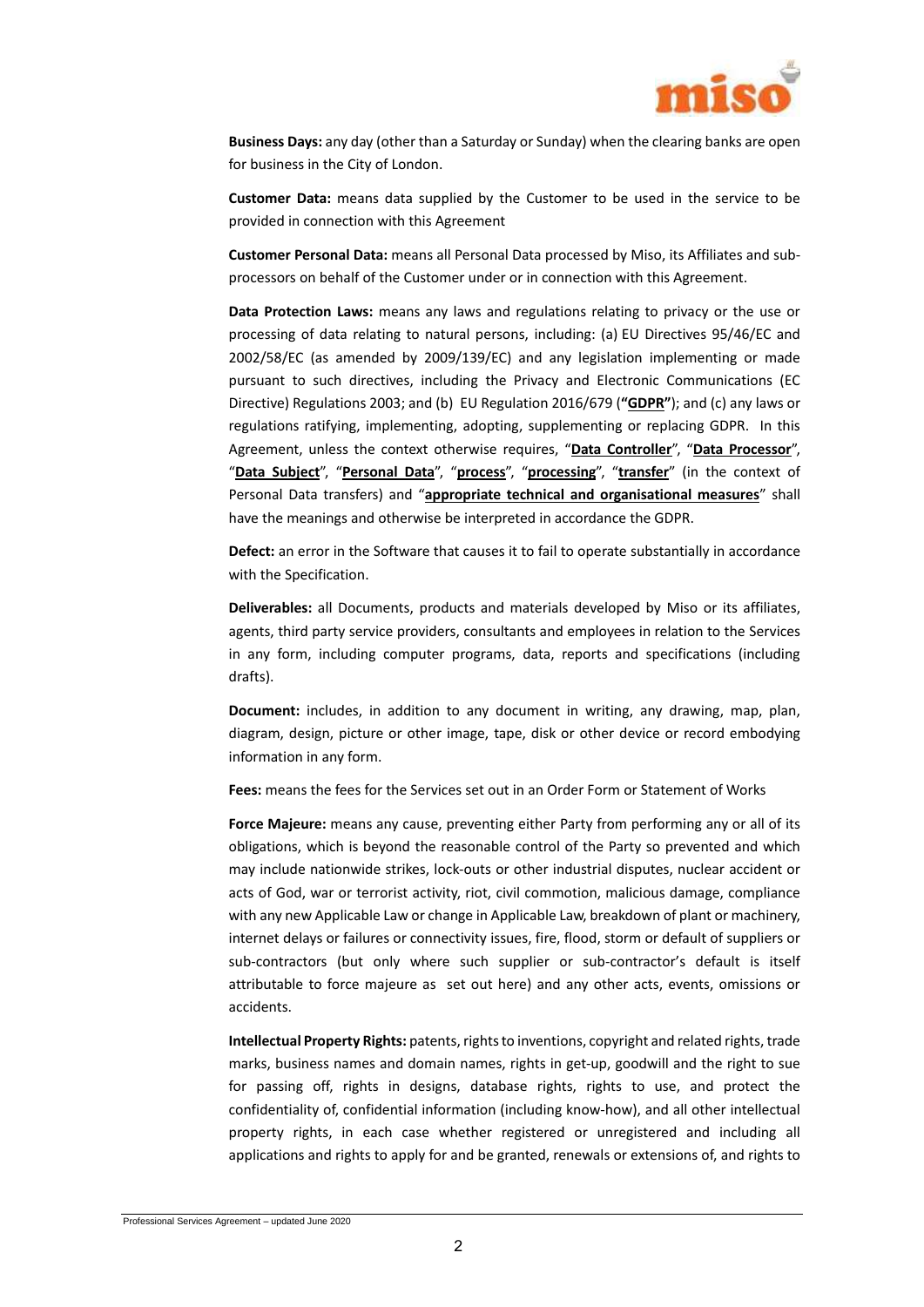

claim priority from, such rights and all similar or equivalent rights or forms of protection which subsist or will subsist now or in the future in any part of the world.

**Open-Source Software**: any software licensed under any form of open-source licence meeting the Open Source Initiative's Open Source Definition or any libraries or code licensed from time to time under the General Public Licence, or anything similar, included or used in, or in the development of, the Software, or with which the Software is compiled or to which it is linked.

**Order Form:** means the form evidencing the services purchased

**Person:** means any: (i) individual; or (ii) partnership, firm, corporation, limited liability company, joint venture, association, trust, unincorporated organisation, or other legal entity or organisation.

**Phase:** a phase of the Project as set out in the Statement of Work.

**Pre-existing Materials:** all documents, information and materials provided by Miso relating to the Services which existed prior to the commencement of this agreement, including computer programs, data, reports and specifications.

**Project:** the project as described in the Statement of Work.

**Project Milestones:** the milestones (if any) set out in the Project Plan.

**Project Plan:** the plan setting out the estimated timetable and responsibilities for the provision of the Services as set out in the Statement of Work.

**Services**: the services to be provided by Miso under this agreement as set out in the Statement of Work.

**Software:** the software (if any) to be provided by Miso to meet the Specification.

**Specification:** the specification set out in the Statement of Work

**Statement of Work:** means a document describing in detail how the Services will be carried out including, but not limited to, the responsibilities of the Parties and the timelines.

**Sub-Processor:** means a third party service provider, Group Company or Affiliates appointed by Miso to process Customer Data and Customer Personal Data.

**VAT:** value added tax chargeable under English law for the time being and any similar additional tax.

**Warranty Period:** the period set out in the Statement of Work commencing on the date the Software passes its final Acceptance Test.

- **1.2** Headings shall not affect the interpretation of this agreement.
- **1.3** A person includes a natural person, corporate or unincorporated body (whether or not having separate legal personality).
- **1.4** The Schedules and Appendices form part of this agreement and shall have effect as if set out in full in the body of this agreement. Any reference to this agreement includes the Schedules and Appendices.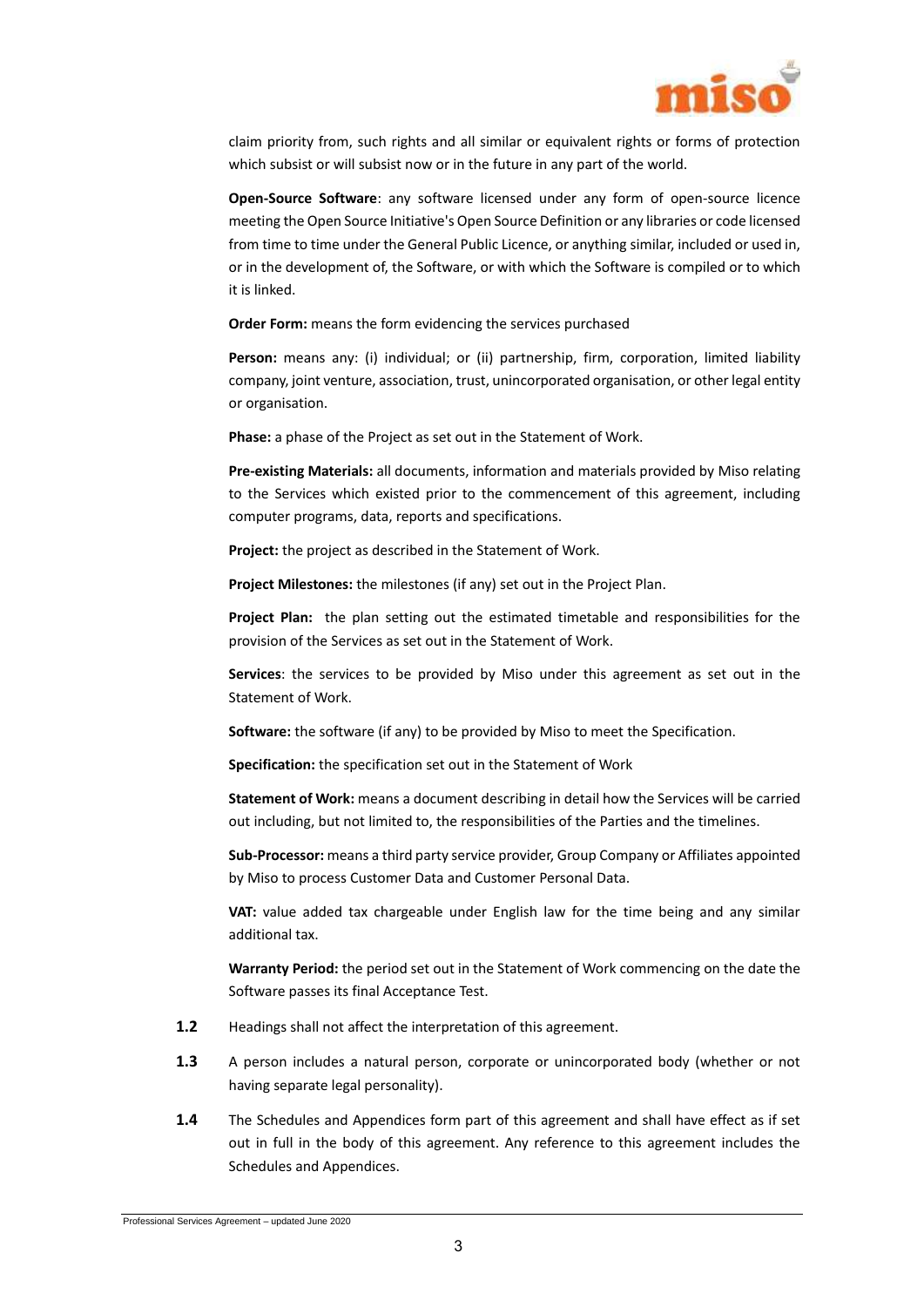

- **1.5** Unless the context otherwise requires, words in the singular shall include the plural and in the plural shall include the singular.
- **1.6** Unless the context otherwise requires, a reference to one gender shall include a reference to the other genders.
- **1.7** A reference to any party shall include that party's personal representatives, successors and permitted assigns.
- **1.8** A reference to a statute or statutory provision is a reference to it as amended, extended or re-enacted from time to time.
- **1.9** A reference to a statute or statutory provision shall include all subordinate legislation made from time to time under that statute or statutory provision.
- **1.10** A reference to writing or written excludes fax and e-mail.
- **1.11** Any obligation on a party not to do something includes an obligation not to allow that thing to be done.
- **1.12** References to clauses, Annexes and Appendices are to the clauses, annexes and appendices of this agreement.
- **1.13** Any words following the terms including, include, in particular, for example or any similar expression shall be construed as illustrative and shall not limit the sense of the words, description, definition, phrase or term preceding those terms.

## **2 Commencement and duration**

- **2.1** Miso shall provide the Services to the Customer from the date specified in the Statement of Work.
- **2.2** The Services shall continue to be supplied until the Project is completed in accordance with the Project Plan, unless this agreement is terminated earlier in accordance with clause 11.

## **3 Our obligations**

- **3.1** Miso shall use reasonable endeavours to provide the Services, and to deliver the Deliverables to the Customer, in accordance with the Project Plan in all material respects.
- **3.2** Miso shall use reasonable endeavours to meet any Project Milestones specified in the Project Plan, but any such dates shall be estimates only and time for performance by Miso shall not be of the essence of this agreement.
- **3.3** You acknowledge and agree that miso relies on its Group Companies, Affiliates and third party service providers, in order to provide its Services and Products to you, and that as such miso may share and give them access to your Customer and Personal Data in order to supply the services and products to you under this Agreement. You further acknowledge and agree that such parties may be based in different jurisdictions and shall have access to Customer Data and Personal Data in those jurisdictions.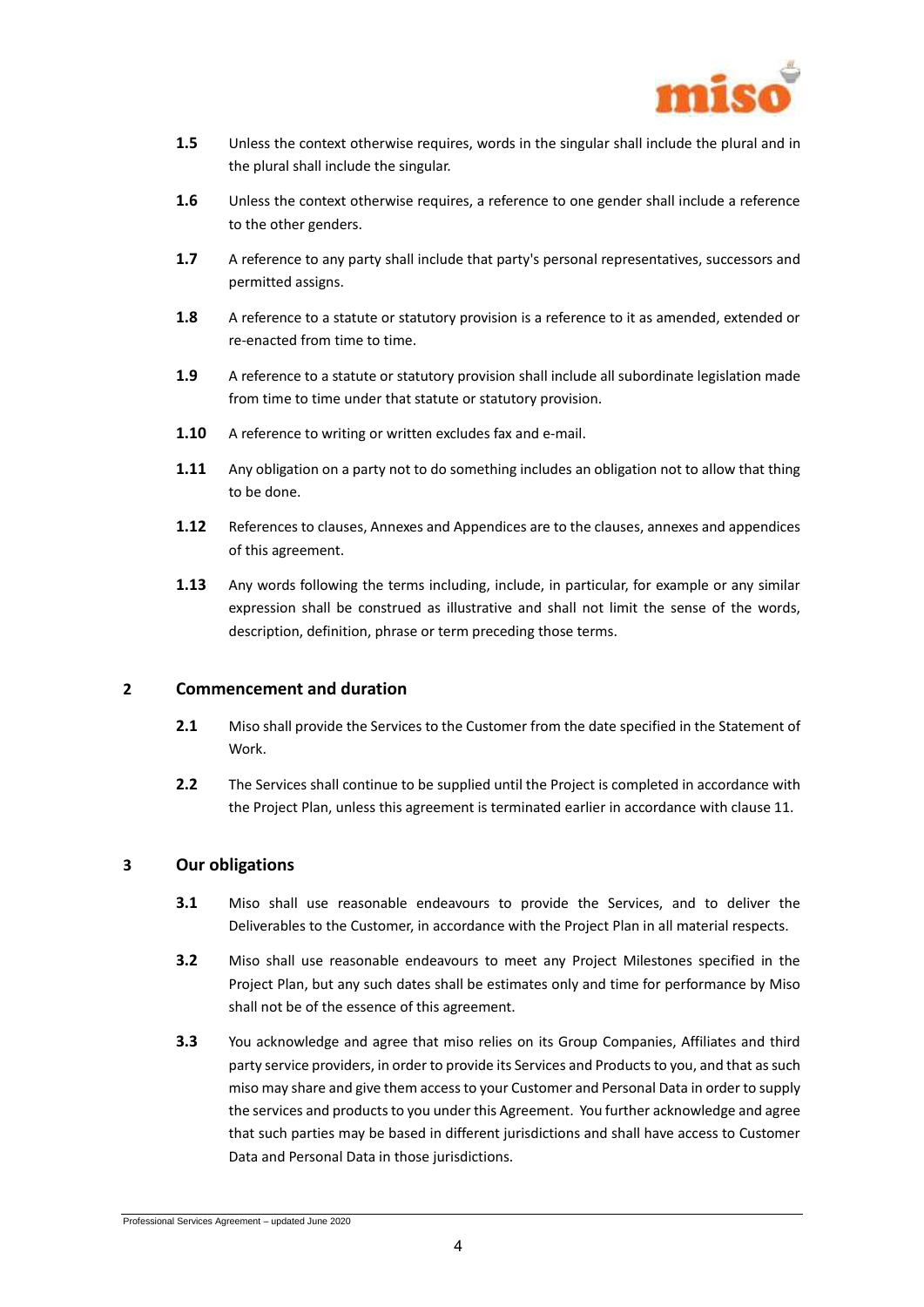

Full details can be found:

- On our website www.misoportal.com in our:
	- o Information Security document
	- o Privacy Policy

We reserve the right to change the above policies and documents and their location from time to time. It is therefore important to check our website regularly. Last updated dates will be clearly shown.

- In the appendices to the agreement including:
	- o Data Protection
	- o Data Processing Activities

We reserve the right to change this Agreement including any appendices contained within and their location from time to time. It is therefore important to check our website regularly. Last updated dates will be clearly show

**3.4** We shall remain liable for the acts and omission of any third party engaged by it in the provision of the Services, and our dealings with Sub-Processors and transfers of Customer and Personal Data are governed by the Appendix A(1) Data Protection, the Appendix A(2) Data Processing Activities and our Information Security document and Privacy Policy which can be downloaded by going to www.misoportal.com

## **4 Software Deliverables**

Where the Deliverables include Software

- <span id="page-4-0"></span>**4.1** The Customer shall carry out the Acceptance Tests for each Phase within ten days of the delivery of the Software for that Phase to the Customer. The Customer shall notify Miso within 5 days of carrying out any Acceptance Tests of any failure of the Software to pass such Acceptance Tests giving full details of such failures. Miso shall use its reasonable endeavours to remedy such Defect following which the relevant Acceptance Tests shall be repeated as set out in the Statement of Work.
- **4.2** If Miso is unable to correct any Defect within a period of three months of notification of the same under clause [4.1,](#page-4-0) the Customer may reject the Software as not being in conformity with the agreement, in which event the Customer may terminate this agreement.
- **4.3** The Software shall be deemed to have passed Acceptance Tests for a Phase on the earlier of:
	- **4.3.1** the signing by the Customer of an Acceptance Certificate for the Phase;
	- **4.3.2** the expiry of five days after the completion of the relevant Acceptance Tests, unless the Customer has given any written notice under clause [4.1;](#page-4-0)
	- **4.3.3** the expiry of ten days after the delivery of the Software if the Acceptance Tests for that Phase have not started, or have not been pursued with due diligence; or
	- **4.3.4** the use of the Software by the Customer in a live environment.
- **4.4** Where the Software has passed the Acceptance Tests for any Phase the Customer shall not, in any later Phase, be entitled to notify Miso of any Defects pursuant to Claus[e 4.1](#page-4-0) that relate to such earlier Phase.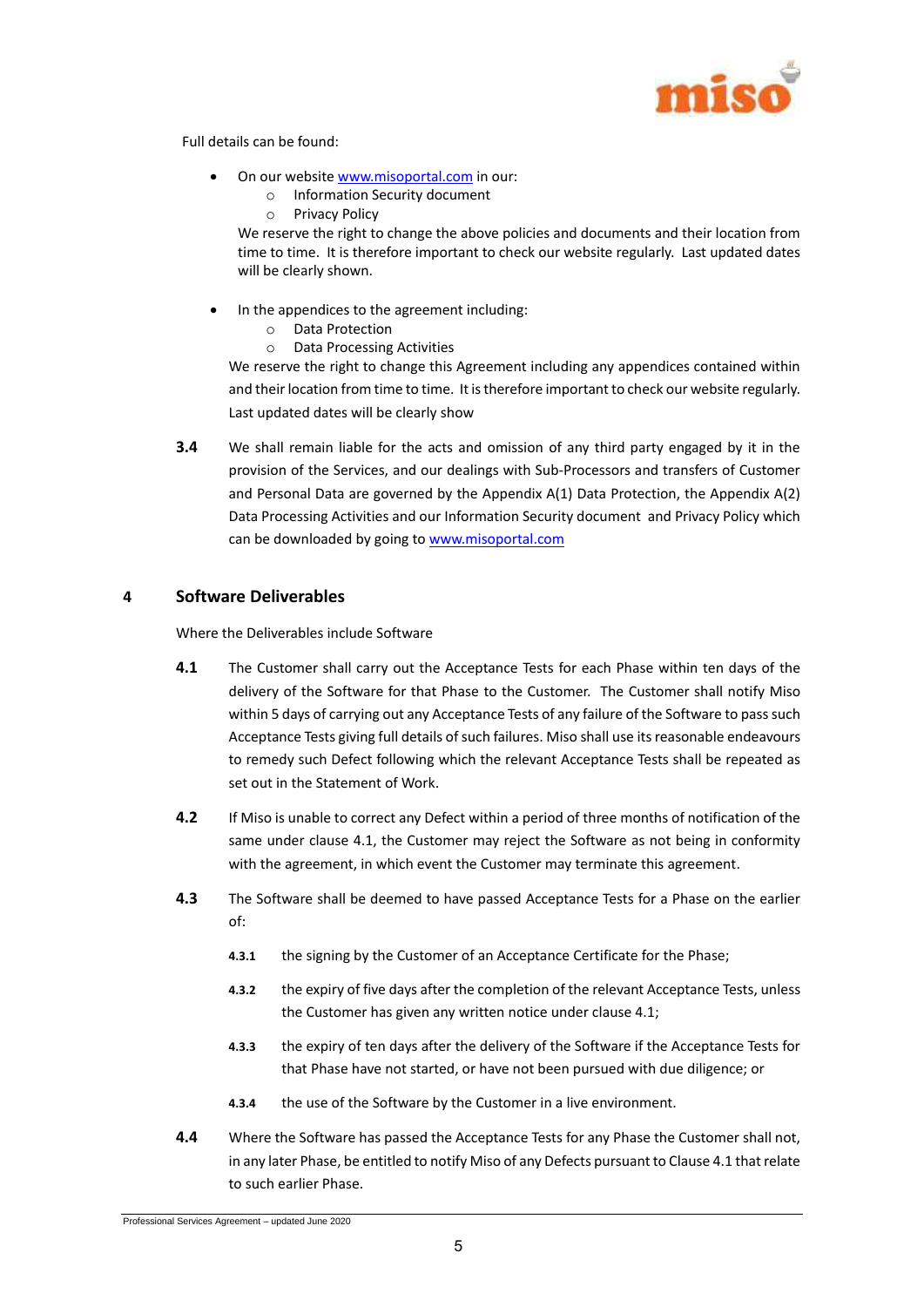

- **4.5** Following the Software passing the final Acceptance Test, Miso shall use its reasonable endeavours to correct any Defects arising out of the live running of the Software notified to it during the Warranty Period. For the avoidance of doubt, Miso has no obligation to remedy any Defects in the Software notified to Miso after the Warranty Period.
- **4.6** Where no Acceptance Tests are set out in the Engagement Letter, Miso shall use reasonable endeavours to remedy any Defects in the Software notified to Miso by the Customer during the period of 30 days after the date of final delivery of the Software to the Customer (as set out in the Engagement Letter). For the avoidance of doubt, Miso has no obligation to remedy any Defects in the Software notified to Miso after such period.
- **4.7** For the avoidance of doubt, the Customer is not entitled to notify Miso of errors or omissions in the Software unless the same constitutes a Defect.

## **5 Customer's obligations**

- **5.1** The Customer shall:
	- **5.1.1** co-operate with Miso in all matters relating to the Services;
	- **5.1.2** provide any clarification required by Miso in the interpretation of the Specification in a timely manner (not being longer than 3 Business Days).
	- **5.1.3** provide, for Miso , its affiliates, agents, third party service providers, consultants and employees, in a timely manner and at no charge, access to the Customer's premises, office accommodation, data and other facilities as required by Miso for the provision of the Services;
	- **5.1.4** ensure that Customer Data and Customer Personal Data deemed as a special category of Data under GDPR is not given to us in any form unless pre-agreed by us in writing
	- **5.1.5** obtain and maintain all necessary licences, consents, and permissions necessary for Miso, its contractors, and agents to perform their obligations under this Agreement; and
	- **5.1.6** ensure that your network and systems comply with the relevant specifications provided by Miso from time to time
	- **5.1.7** provide, in a timely manner, such information as Miso may require for the provision of the Services, and ensure that it is accurate in all material respects;
	- **5.1.8** carry out its obligations as described in the Statement of Work.
- **5.2** If Miso' performance of its obligations under this agreement is prevented or delayed by any act or omission of the Customer, its affiliates, agents, subcontractors, consultants or employees, Miso shall not be liable for any costs, charges or losses sustained or incurred by the Customer that arise directly or indirectly from such prevention or delay.
- **5.3** The Customer shall be liable to pay to Miso (at Miso' day rates as set out in the Statement of Work) for any additional time spent by Miso in the performance of the Services that arises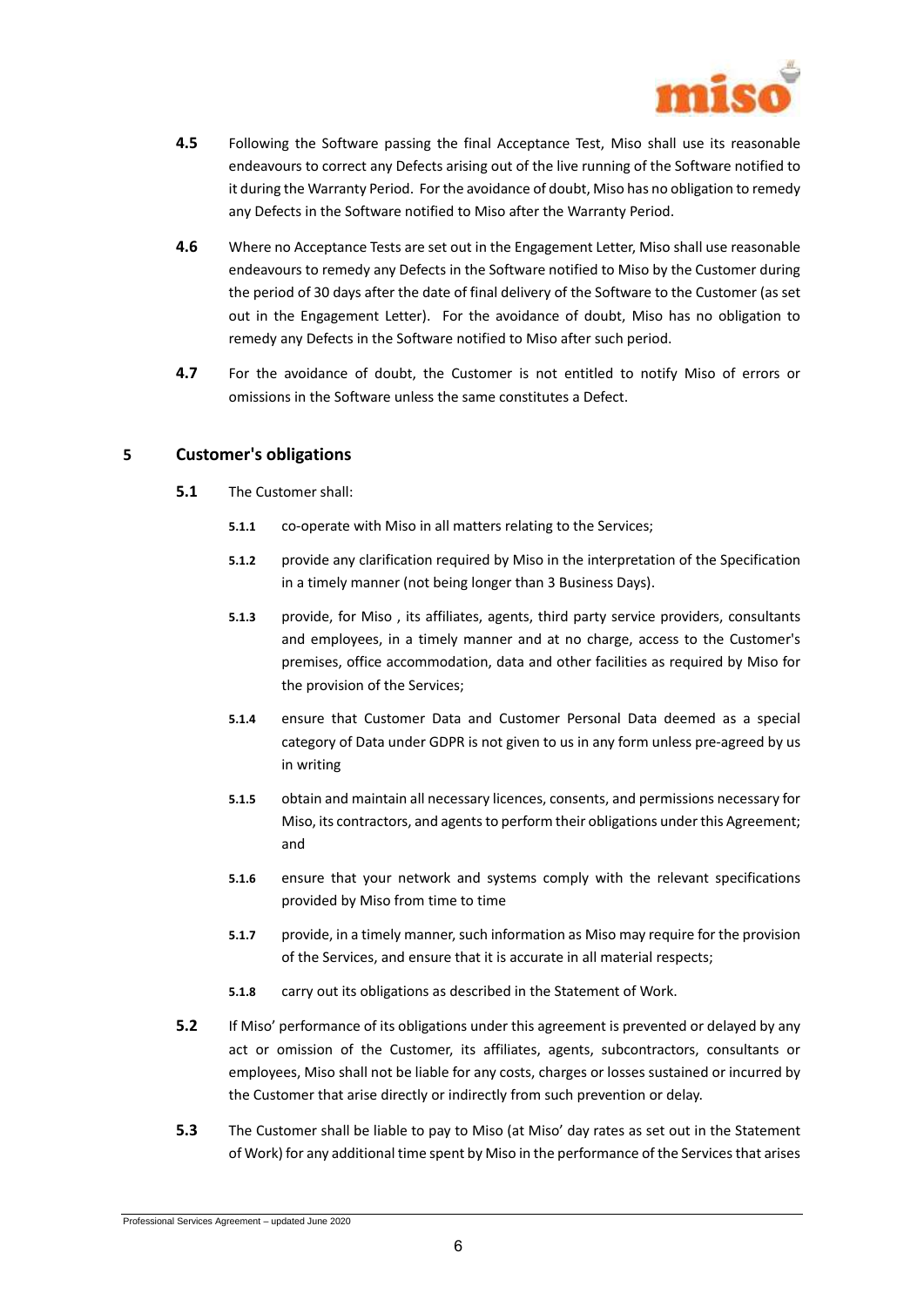

from the Customer's failure or delay in the performance of any of its obligations under this agreement.

- **5.4** Where any failure or delay by the Customer of any of its obligations under this agreement prevents Miso from providing the Services without material delay or additional costs, Miso shall have the right (on notice to the Customer) to suspend its provision of the Services until the Customer has remedied such failure or delay.
- **5.5** The Customer shall not, without the prior written consent of Miso, at any time from the date of this agreement to the expiry of 12 months after the last date of supply of the Services, solicit or entice away from Miso or employ or attempt to employ any person who is, or has been, engaged as an employee, consultant of Miso or its affiliates in the provision of the Services.

## <span id="page-6-2"></span>**6 Charges and payment**

- **6.1** In consideration of the provision of the Services by Miso, the Customer shall pay the charges as set out in the Statement of Work, which shall specify whether they shall be on a time and materials basis, a fixed price basis or a combination of both. Clause [6.2](#page-6-0) shall apply if Miso provides Services on a time and materials basis and Claus[e 6.3](#page-6-1) shall apply if Miso provides Services for a fixed price. The remainder of this clause [6](#page-6-2) shall apply in either case.
- <span id="page-6-3"></span><span id="page-6-0"></span>**6.2** Where Services are provided on a time and materials basis:
	- **6.2.1** the charges payable for the Services shall be calculated in accordance with Miso' daily fee rates as set out in the Statement of Work;
	- **6.2.2** Miso' standard daily fee rates for each individual person are calculated on the basis of an eight-hour day, worked between 8.30 am and 5.30 pm on weekdays (excluding public holidays);
	- **6.2.3** Miso shall be entitled to charge an overtime rate of 150% of the normal daily fee rate on a pro-rata basis for each part day or for any time worked by individuals whom it engages (at the request or with the agreement of the Customer) on the Services outside the hours referred to in clause [6.2.2;](#page-6-3)
	- **6.2.4** Miso shall ensure that every individual whom it engages on the Services completes time sheets recording time spent on the Services, and Miso shall use such time sheets to calculate the charges covered by each monthly invoice referred to in clause [6.2.5;](#page-6-4) and
	- **6.2.5** Miso shall invoice the Customer monthly in arrears for its charges for time, expenses and materials (together with VAT where appropriate) for the month concerned, calculated as provided in this clause [6.2](#page-6-0) and clause [6.4.](#page-7-0) Each invoice shall set out the time spent by each individual whom it engages on the Services and provide a detailed breakdown of any expenses and materials, accompanied by the relevant receipts.
- <span id="page-6-4"></span><span id="page-6-1"></span>**6.3** Where Services are provided for a fixed price, the total price for the Services shall be the amount set out in the Statement of Work. Miso shall invoice the Customer for the price of the Services as set out in the Statement of Work.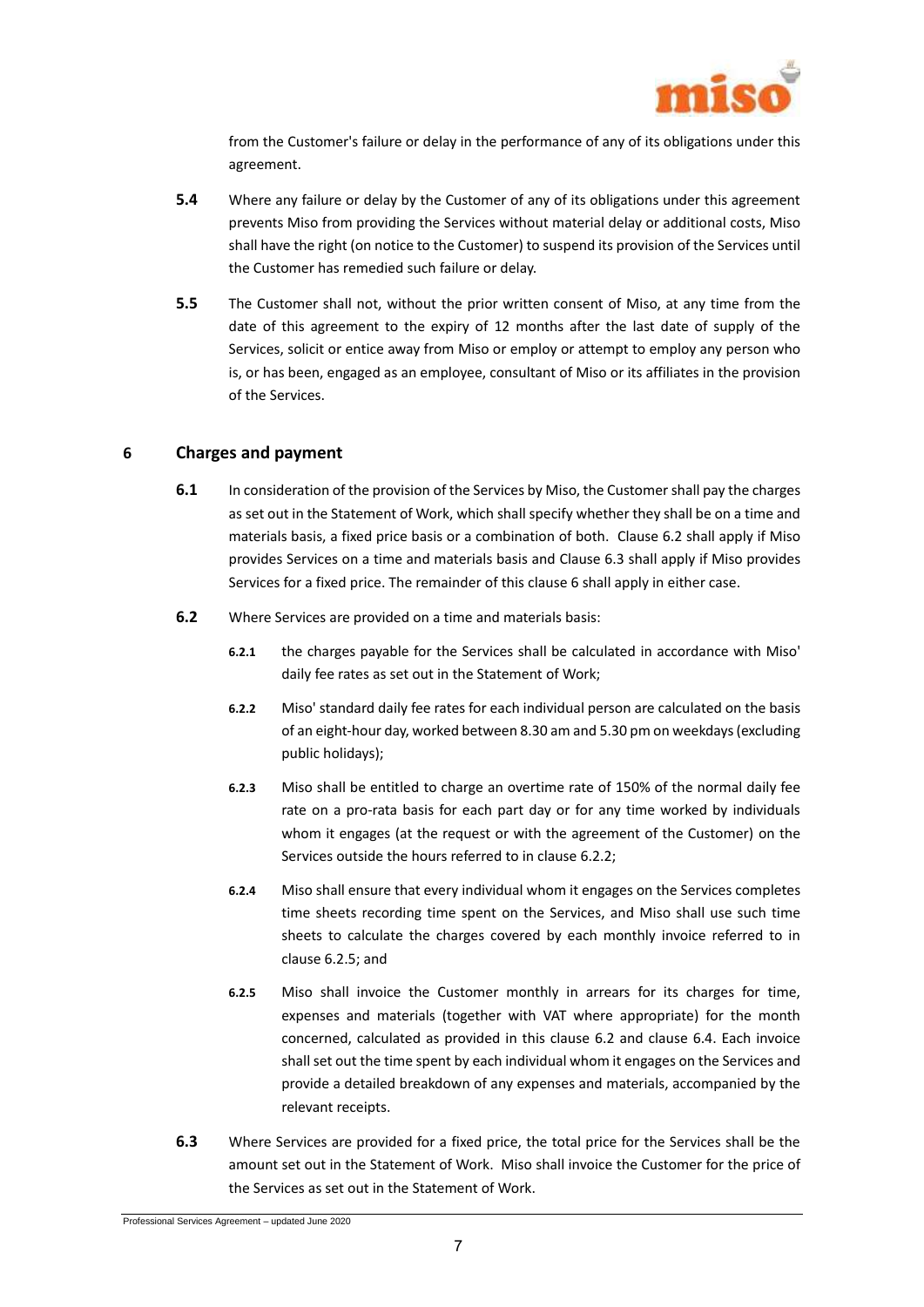

#### <span id="page-7-0"></span>**6.4** The charges exclude:

- **6.4.1** the cost of hotel, subsistence, travelling and any other ancillary expenses reasonably incurred by the individuals whom Miso engages in connection with the Services. Such expenses shall be invoiced by Miso at cost; and
- **6.4.2** VAT, which Miso shall add to its invoices at the appropriate rate.
- **6.5** The Customer shall pay each invoice submitted to it by Miso, in full and in cleared funds, within 30 days of receipt to a bank account nominated in writing by Miso.
- **6.6** Miso shall be entitled to invoice the Customer for the following amounts where any failure or delay by the Customer has caused a delay in the provision of the Services by Miso:

| Delay    | Payment                                                    |
|----------|------------------------------------------------------------|
| 1 month  | 10% of the balance of charges due<br>under this agreement  |
| 2 months | 20% of the balance of charges due<br>under this agreement  |
| 6 months | 100% of the balance of charges due<br>under this agreement |

- **6.7** Without prejudice to any other right or remedy that it may have, if the Customer fails to pay Miso on the due date:
	- **6.7.1** the Customer shall pay interest on the overdue amount at the rate of 3% per annum above Barclay's Bank plc's base rate from time to time. Such interest shall accrue on a daily basis from the due date until actual payment of the overdue amount, whether before or after judgment. The Customer shall pay the interest together with the overdue amount; and
	- **6.7.2** Miso may suspend all Services until payment has been made in full.
- **6.8** All amounts due under this agreement shall be paid in full without any set-off, counterclaim, deduction or withholding (other than any deduction or withholding of tax as required by law).

## **7 Customer Data and Customer Personal Data**

- **7.1** You, not Miso, have sole responsibility for the entry, deletion, correction, accuracy, quality, integrity, legality, reliability, appropriateness, and right to use the Customer Data. Miso is not responsible for any of the foregoing or for any destruction, damage, loss, or failure to store any Customer Data beyond its reasonable control or resulting from any failure in data transmission or operation during the service provided to you by us.
- **7.2** You represent and warrant that you have and will maintain all necessary licences, consents, and permissions necessary to provide the Customer Data and Customer Personal Data to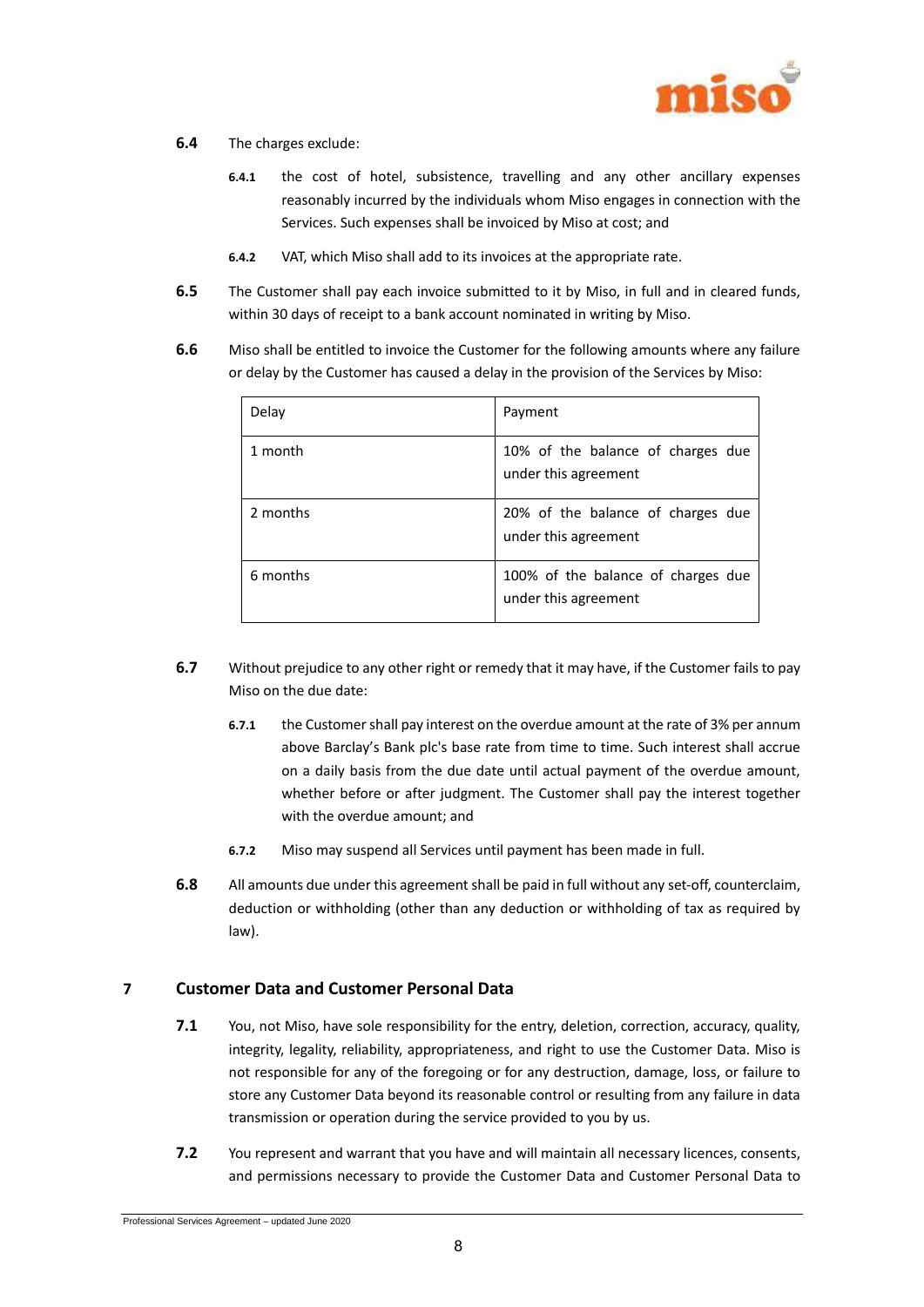

Miso and for them to store and process the Customer Data and Customer Personal Data in accordance with the terms of this Agreement

- **7.3** If Miso processes any Customer Data and Customer Personal Data on your behalf when performing its obligations under this Agreement, the Parties acknowledge that you shall be the Data Controller and Miso shall be a Data Processor and in any such case:
	- **7.3.1** you shall ensure that you are entitled to transfer the relevant Customer Data and Customer Personal Data to Miso so that they may lawfully use, process and transfer the Customer Data and Customer Personal Data in accordance with this Agreement on your behalf
	- **7.3.2** you shall ensure that the relevant third parties have been informed of, and have given their consent to, such use, processing, and transfer as required by all applicable Data Protection Laws;
	- **7.3.3** each Party shall take appropriate technical and organisational measures against unauthorised or unlawful processing of the personal data or its accidental loss, destruction or damage; and
	- **7.3.4** notwithstanding any other provision of this Agreement, but subject always to Appendix A(1) Data Protection and Appendix A(2) Data Processing Activities, nothing shall prevent Miso from disclosing Customer Personal Data or Customer Data to their Group Companies, Affiliates and third party service providers as necessary to provide the Services in accordance with clause 3, and otherwise in order to comply with Applicable Law or at the request of a governmental, regulatory or supervisory authority
- **7.4** the Customer must ensure that Customer Data and Customer Personal Data deemed as a special category of Data under GDPR is not given to us in any form unless pre-agreed by us in writing
- **7.5** From the commencement date specified in the Statement of Work or this date of this Agreement (whichever is the earlier), the Parties shall comply with Appendix A(1) Data Protection and Appendix A(2) Data Processing Activities
- **7.6** You are solely responsible and liable for any transfer of Customer Data and Customer Personal Data made by you (or made by Miso at your request) to a third party and for ensuring that such transfer is in compliance with the Parties' obligations under the Data Protection Laws

## <span id="page-8-0"></span>**8 Intellectual property rights**

**8.1** As between the Customer and Miso, all Intellectual Property Rights and all other rights in the Deliverables and the Pre-existing Materials shall be owned by Miso or its licensors. Subject to clauses [8.3](#page-9-0) and [8.4,](#page-9-1) Miso licenses all such rights to the Customer free of charge and on a non-exclusive, worldwide basis to such extent as is necessary to enable the Customer to make reasonable use (including the modification and enhancement) of the Deliverables for its internal business purposes only.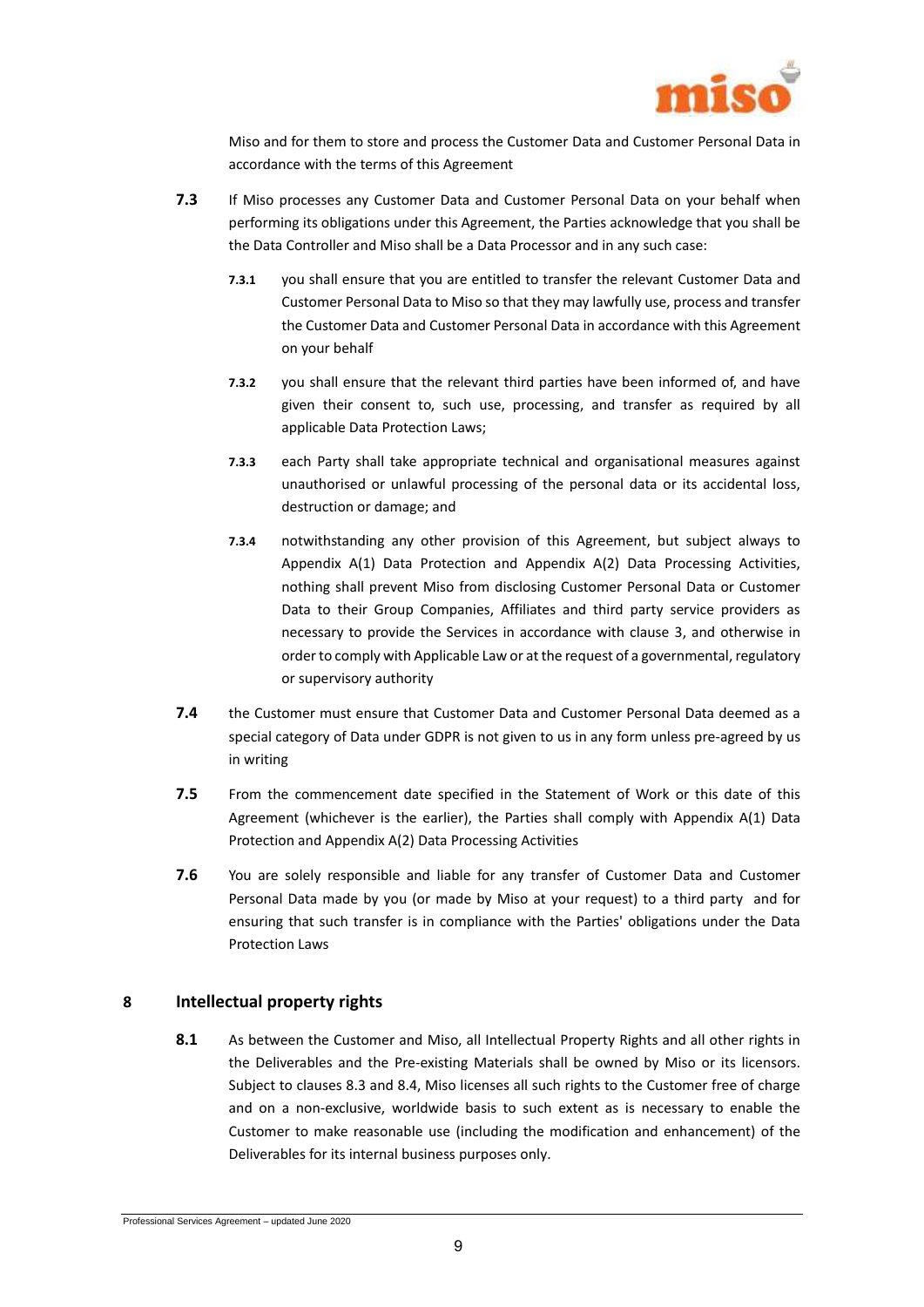

- **8.2** As between the Customer and Miso, any business logic of the Customer included in the Deliverables shall be owned by the Customer.
- <span id="page-9-0"></span>**8.3** Where any Deliverables are software products (other than Open-Source Software) the Customer shall not:
	- **8.3.1** sub-license, rent, lend, assign or transfer in any other way the software to any person without the prior written consent of Miso; and
	- **8.3.2** give access to such software through any network of computers to users who are not employees or agents of the Customer.
- <span id="page-9-1"></span>**8.4** Where any Deliverables are Open Source Software, the Customer acknowledges that such Deliverables are licenced on the basis of the licence which applies to the same.
- **8.5** The Customer acknowledges that any methodologies used by Miso in the provision of the Services and any metrics contained within any reports included in the Deliverables are Confidential Information of Miso.

## <span id="page-9-3"></span>**9 Confidentiality and Publicity**

- **9.1** Each party undertakes that it shall not at any time disclose to any person any information of a confidential nature ("Confidential Information") concerning the business, affairs, customers, clients or suppliers of the other party, except as permitted by claus[e 9.2.](#page-9-2)
- <span id="page-9-2"></span>**9.2** Each party may disclose the other party's Confidential Information:
	- **9.2.1** to its employees, officers, representatives or advisers who need to know such information for the purposes of carrying out the party's obligations under this agreement. Each party shall procure that its employees, officers, representatives or advisers to whom it discloses the other party's Confidential Information comply with this clause [9;](#page-9-3) and
	- **9.2.2** as may be required by law, a court of competent jurisdiction or any governmental or regulatory authority.
- **9.3** No party shall use any other party's Confidential Information for any purpose other than to perform its obligations under this agreement.
- <span id="page-9-4"></span>**9.4** The Customer hereby consents (i) to Miso advertising the fact that it is providing the Services to the Customer;(ii) following completion of the Project, to Miso issuing a case study detailing the Project; and (iii) (in both cases) to Miso use of the Customer's name and logo solely for such purposes provided that nothing in this Claus[e 9.4](#page-9-4) shall entitle Miso to disclose Confidential Information of the Customer. The Customer agrees to act as a reference site for Miso (where so requested by Miso).

#### <span id="page-9-6"></span><span id="page-9-5"></span>**10 Limitation of liability**

- **10.1** Nothing in this agreement limits or excludes Miso' liability for:
	- **10.1.1** death or personal injury caused by its negligence;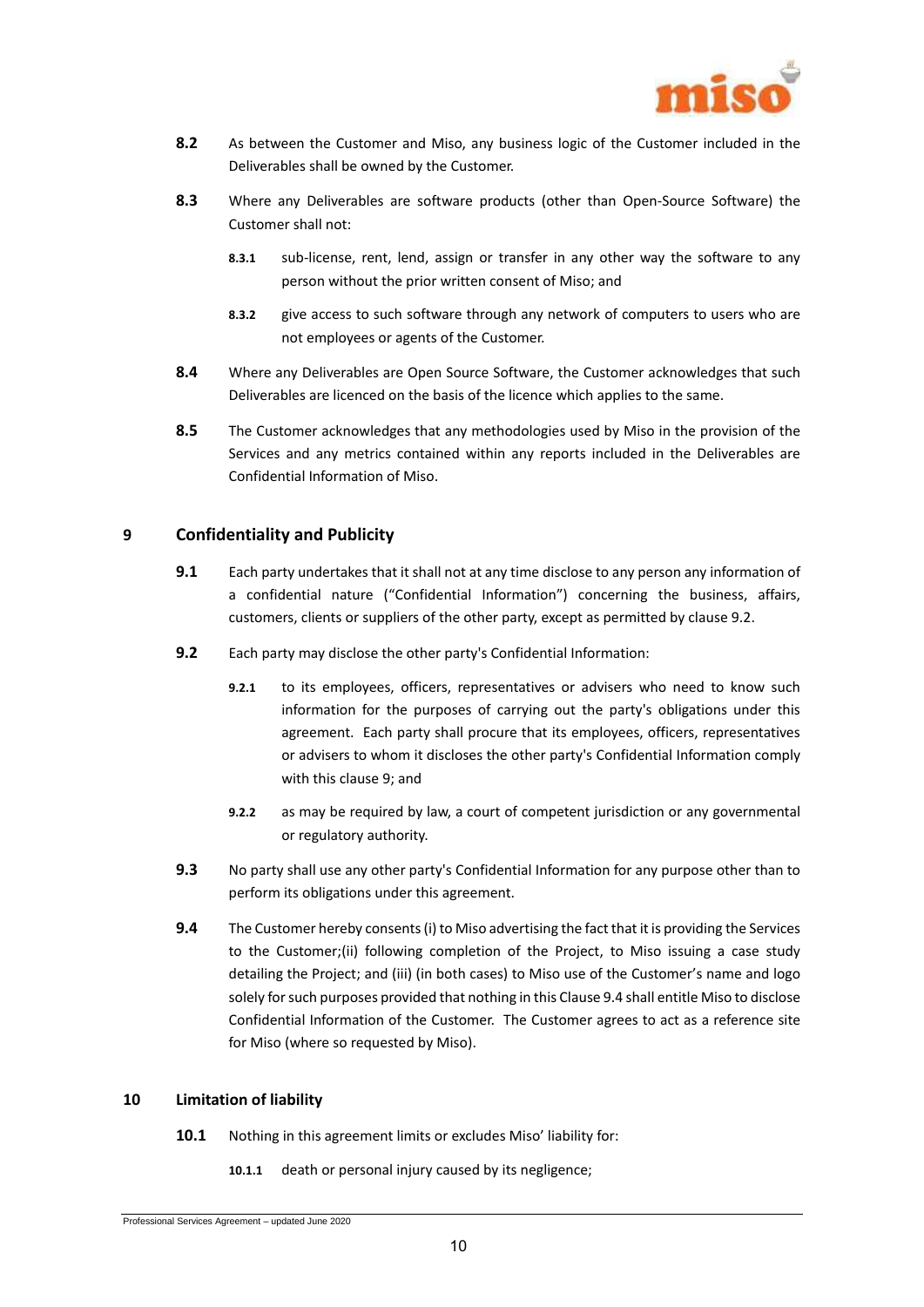

- **10.1.2** fraud or fraudulent misrepresentation; or
- **10.1.3** breach of the terms implied by section 2 of the Supply of Goods and Services Act 1982 (title and quiet possession) or any other liability which cannot be limited or excluded by applicable law.
- <span id="page-10-0"></span>**10.2** Subject to clause [10.1,](#page-9-5) Miso shall not be liable to the Customer, whether in contract, tort (including negligence), for breach of statutory duty, or otherwise, arising under or in connection with this agreement for:
	- **10.2.1** loss of profits;
	- **10.2.2** loss of sales or business;
	- **10.2.3** loss of agreements or contracts;
	- **10.2.4** loss of anticipated savings;
	- **10.2.5** loss of or damage to goodwill;
	- **10.2.6** loss of use or corruption of software, data or information;
	- **10.2.7** any indirect or consequential loss.
- **10.3** Subject to clause [10.1](#page-9-5) and clause [10.2,](#page-10-0) Miso' total liability to the Customer, whether in contract, tort (including negligence), for breach of statutory duty, or otherwise, arising under or in connection with this agreement shall be limited to 125% of the total charges paid or payable by the Customer under this Agreement. With respect to a Party's breach of its obligations set out in Clause 9 (Confidentiality) or Appendix A(1) Data Protection and Appendix A(2) Data Processing Activities, neither Party's aggregate liability will exceed the lesser of £1,000,000 (one million pounds sterling) and five times the amount actually paid by you under the applicable Order Form in the 12-month period preceding the event giving rise to such liability.
- **10.4** The terms implied by sections 3 to 5 of the Supply of Goods and Services Act 1982 are, to the fullest extent permitted by law, excluded from this agreement.

## **11 Termination**

- **11.1** Without affecting any other right or remedy available to it, either party may terminate this agreement with immediate effect by giving written notice to the other party if:
	- **11.1.1** the other party fails to pay any amount due under this agreement on the due date for payment and remains in default not less than 14 days after being notified in writing to make such payment;
	- **11.1.2** the other party commits a material breach of any other term of this agreement which breach is irremediable or (if such breach is remediable) fails to remedy that breach within a period of 14 days after being notified in writing to do so;
	- **11.1.3** the other party repeatedly breaches any of the terms of this agreement in such a manner as to reasonably justify the opinion that its conduct is inconsistent with it having the intention or ability to give effect to the terms of this agreement;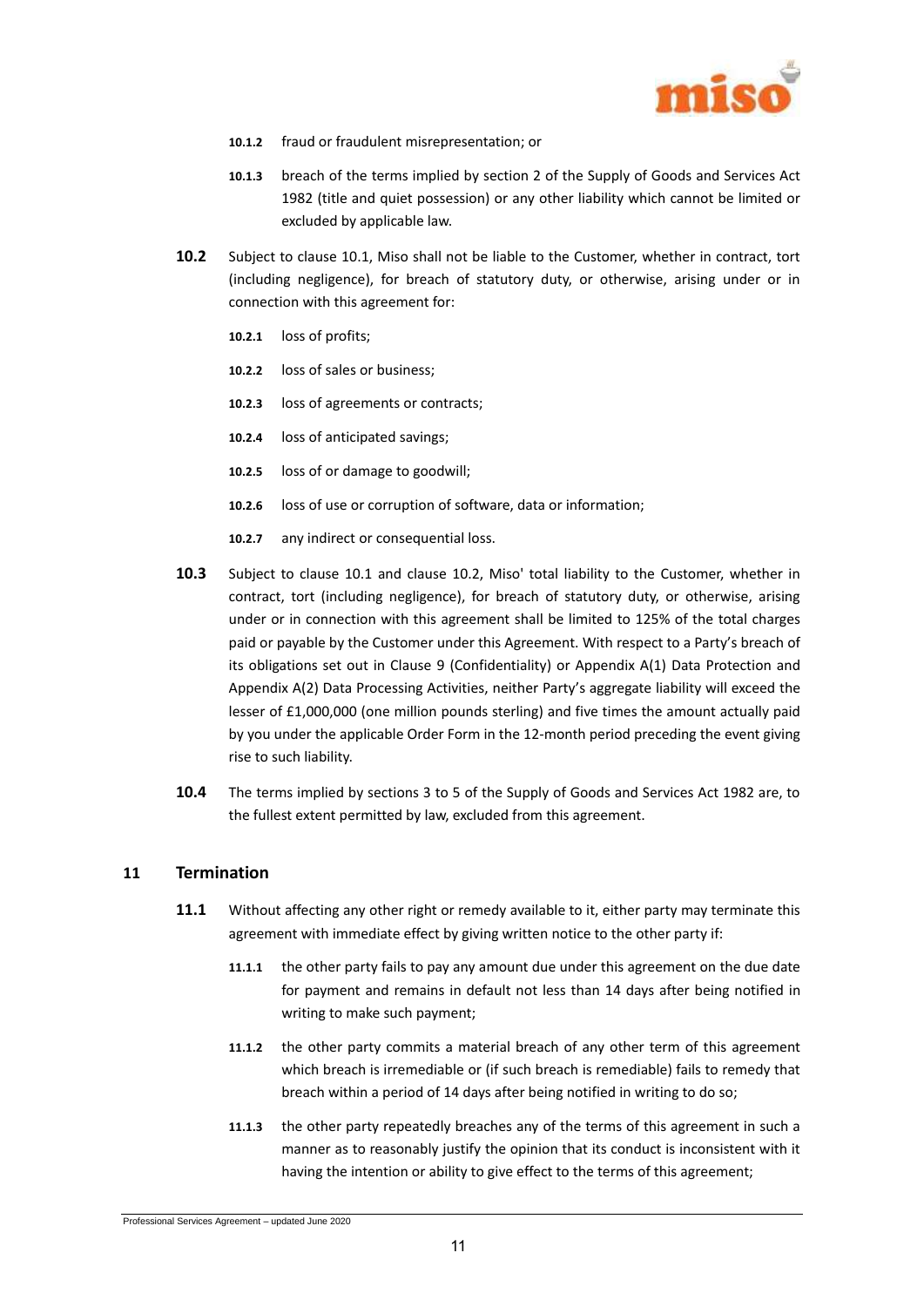

- <span id="page-11-0"></span>**11.1.4** the other party suspends, or threatens to suspend, payment of its debts or is unable to pay its debts as they fall due or admits inability to pay its debts or (being a company or limited liability partnership) is deemed unable to pay its debts within the meaning of section 123 of the Insolvency Act 1986 OR (being an individual) is deemed either unable to pay its debts or as having no reasonable prospect of so doing, in either case, within the meaning of section 268 of the Insolvency Act 1986 OR (being a partnership) has any partner to whom any of the foregoing apply;
- **11.1.5** the other party commences negotiations with all or any class of its creditors with a view to rescheduling any of its debts, or makes a proposal for or enters into any compromise or arrangement with its creditors [other than (being a company) for the sole purpose of a scheme for a solvent amalgamation of that other party with one or more other companies or the solvent reconstruction of that other party];
- **11.1.6** a petition is filed, a notice is given, a resolution is passed, or an order is made, for or in connection with the winding up of that other party (being a company) other than for the sole purpose of a scheme for a solvent amalgamation of that other party with one or more other companies or the solvent reconstruction of that other party;
- **11.1.7** an application is made to court, or an order is made, for the appointment of an administrator, or if a notice of intention to appoint an administrator is given or if an administrator is appointed, over the other party (being a company);
- **11.1.8** the holder of a qualifying floating charge over the assets of that other party (being a company) has become entitled to appoint or has appointed an administrative receiver;
- **11.1.9** a person becomes entitled to appoint a receiver over the assets of the other party or a receiver is appointed over the assets of the other party;
- <span id="page-11-1"></span>**11.1.10** a creditor or encumbrancer of the other party attaches or takes possession of, or a distress, execution, sequestration or other such process is levied or enforced on or sued against, the whole or any part of the other party's assets and such attachment or process is not discharged within 14 days;
- **11.1.11** any event occurs, or proceeding is taken, with respect to the other party in any jurisdiction to which it is subject that has an effect equivalent or similar to any of the events mentioned in claus[e 11.1.4](#page-11-0) to claus[e 11.1.10](#page-11-1) (inclusive);
- **11.1.12** the other party suspends or ceases, or threatens to suspend or cease, carrying on all or a substantial part of its business;

## <span id="page-11-2"></span>**12 Consequences of termination**

- **12.1** On termination or expiry of this agreement:
	- **12.1.1** the Customer shall immediately pay to Miso all of Miso' outstanding unpaid invoices and interest and, in respect of Services supplied but for which no invoice has been submitted, Miso may submit an invoice, which shall be payable immediately on receipt;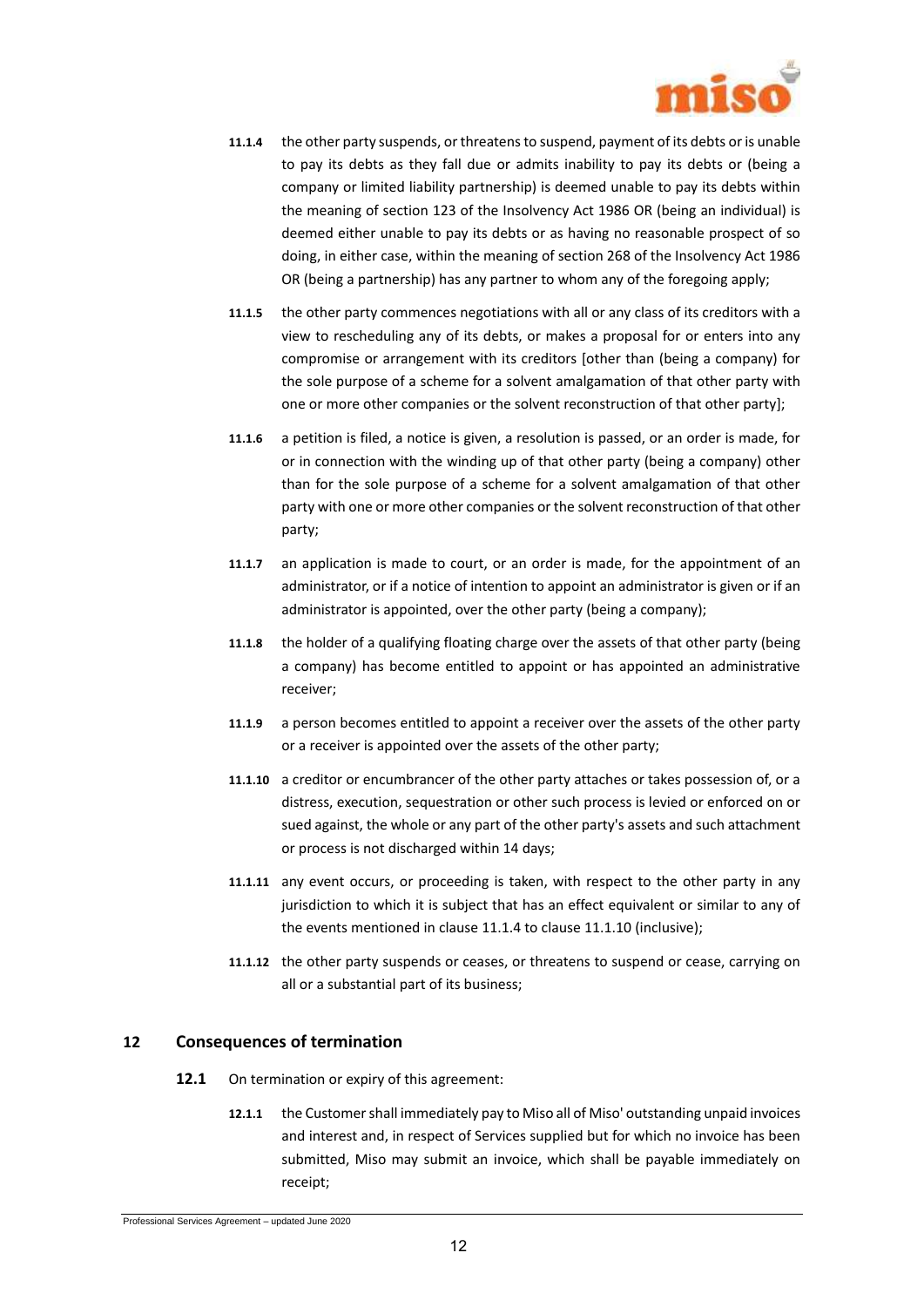

- **12.1.2** the following clauses shall continue in force: claus[e 8](#page-8-0) (Intellectual property rights), clause [9](#page-9-3) (Confidentiality and Publicity), clause [10](#page-9-6) (Limitation of liability), clause [12.1,](#page-11-2) claus[e 23](#page-14-0) (Notices), claus[e 25](#page-14-1) (Dispute resolution), clause [26](#page-15-0) (Governing law), clause [27\(](#page-15-1)Jurisdiction)
- **12.2** Termination or expiry of this agreement shall not affect any rights, remedies, obligations or liabilities of the parties that have accrued up to the date of termination or expiry, including the right to claim damages in respect of any breach of the agreement which existed at or before the date of termination or expiry.

## **13 Force majeure**

**13.1** If a party is prevented, hindered or delayed in or from performing any of its obligations under this agreement by an event beyond its reasonable control ("a Force Majeure Event"), such party shall not be in breach of this agreement or otherwise liable for any such failure or delay in the performance of such obligations. The time for performance of such obligations shall be extended accordingly.

#### **14 Variation**

No variation of this agreement or Statement of Work shall be effective unless it is in writing and signed by the parties (or their authorised representatives). Where the Customer wishes to make any changes to the Specification, Miso may charge the Customer (at the day rates set out in the Statement of Work) for any time investigating the impact of such changes. For the avoidance of doubt, no change shall be made to the Specification other than by agreement in writing signed by the parties (or their authorised representatives).

#### **15 Waiver**

No failure or delay by a party to exercise any right or remedy provided under this agreement or by law shall constitute a waiver of that or any other right or remedy, nor shall it prevent or restrict the further exercise of that or any other right or remedy. No single or partial exercise of such right or remedy shall prevent or restrict the further exercise of that or any other right or remedy.

## **16 Rights and remedies**

Except as expressly provided in this agreement, the rights and remedies provided under this agreement are in addition to, and not exclusive of, any rights or remedies provided by law.

## **17 Severance**

**17.1** If any provision or part-provision of this agreement is or becomes invalid, illegal or unenforceable, it shall be deemed modified to the minimum extent necessary to make it valid, legal and enforceable. If such modification is not possible, the relevant provision or part-provision shall be deemed deleted. Any modification to or deletion of a provision or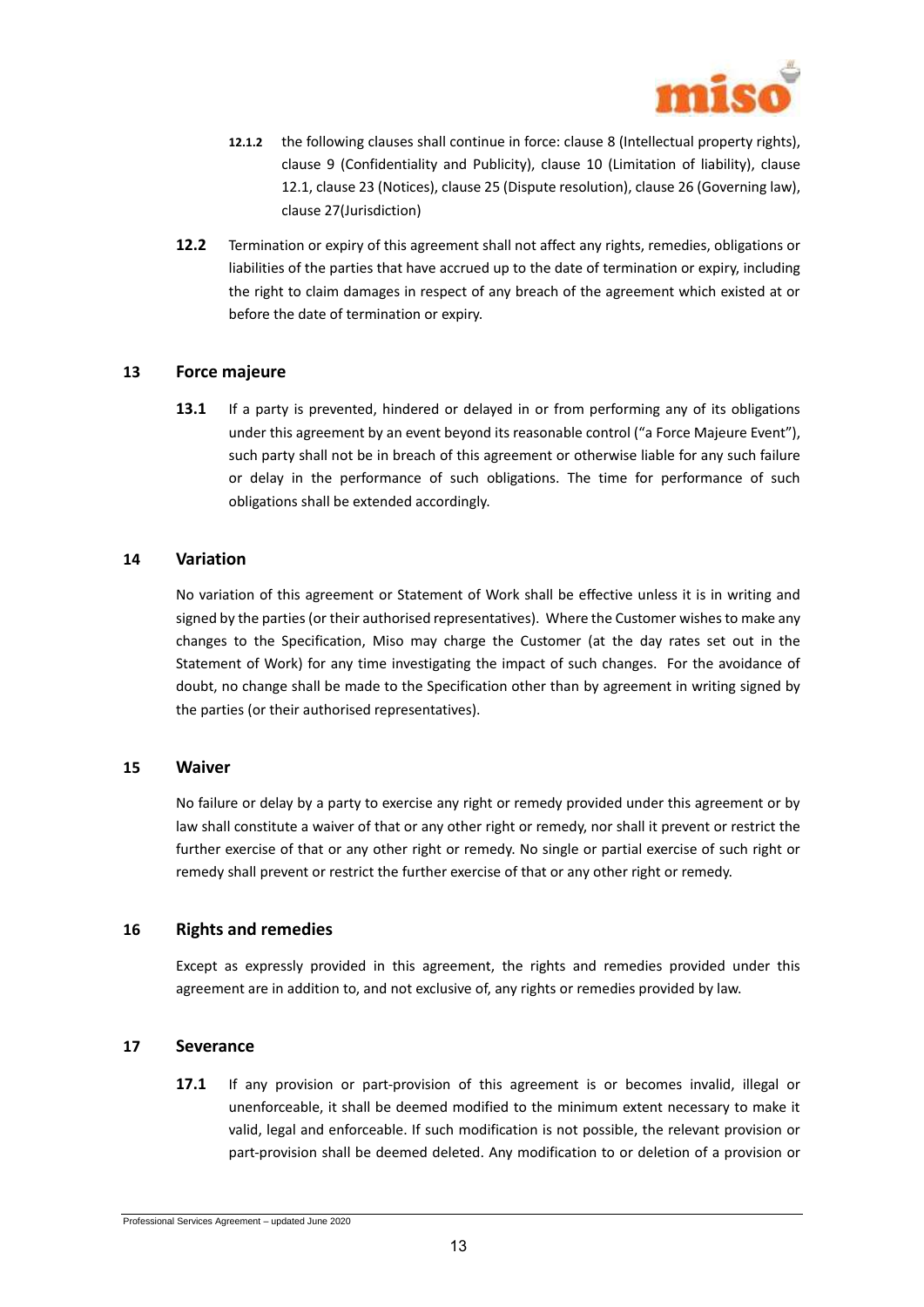

part-provision under this clause shall not affect the validity and enforceability of the rest of this agreement.

**17.2** If any provision or part-provision of this agreement is invalid, illegal or unenforceable, the parties shall negotiate in good faith to amend such provision so that, as amended, it is legal, valid and enforceable, and, to the greatest extent possible, achieves the intended commercial result of the original provision.

#### **18 Entire agreement**

- **18.1** This agreement constitutes the entire agreement between the parties and supersedes and extinguishes all previous agreements, promises, assurances, warranties, representations and understandings between them, whether written or oral, relating to its subject matter.
- 18.2 Each party agrees that it shall have no remedies in respect of any statement, representation, assurance or warranty (whether made innocently or negligently) that is not set out in this agreement. Each party agrees that it shall have no claim for innocent or negligent misrepresentation [or negligent misstatement] based on any statement in this agreement.
- **18.3** Nothing in this clause shall limit or exclude any liability for fraud.

## **19 Conflict**

If there is an inconsistency between any of the provisions in the main body of this agreement and the Annexes and Appendices, the provisions in the main body of this agreement shall prevail.

## **20 Assignment and other dealings**

**20.1** Neither party may assign any of its rights and obligations under this agreement without the prior written consent of the other (such consent not to be unreasonably withheld or delayed).

## **21 No partnership or agency**

- **21.1** Nothing in this agreement is intended to, or shall be deemed to, establish any partnership or joint venture between any of the parties, constitute any party the agent of another party, or authorise any party to make or enter into any commitments for or on behalf of any other party.
- **21.2** Each party confirms it is acting on its own behalf and not for the benefit of any other person.

## **22 Third party rights**

No one other than a party to this agreement, their successors and permitted assignees, shall have any right to enforce any of its terms.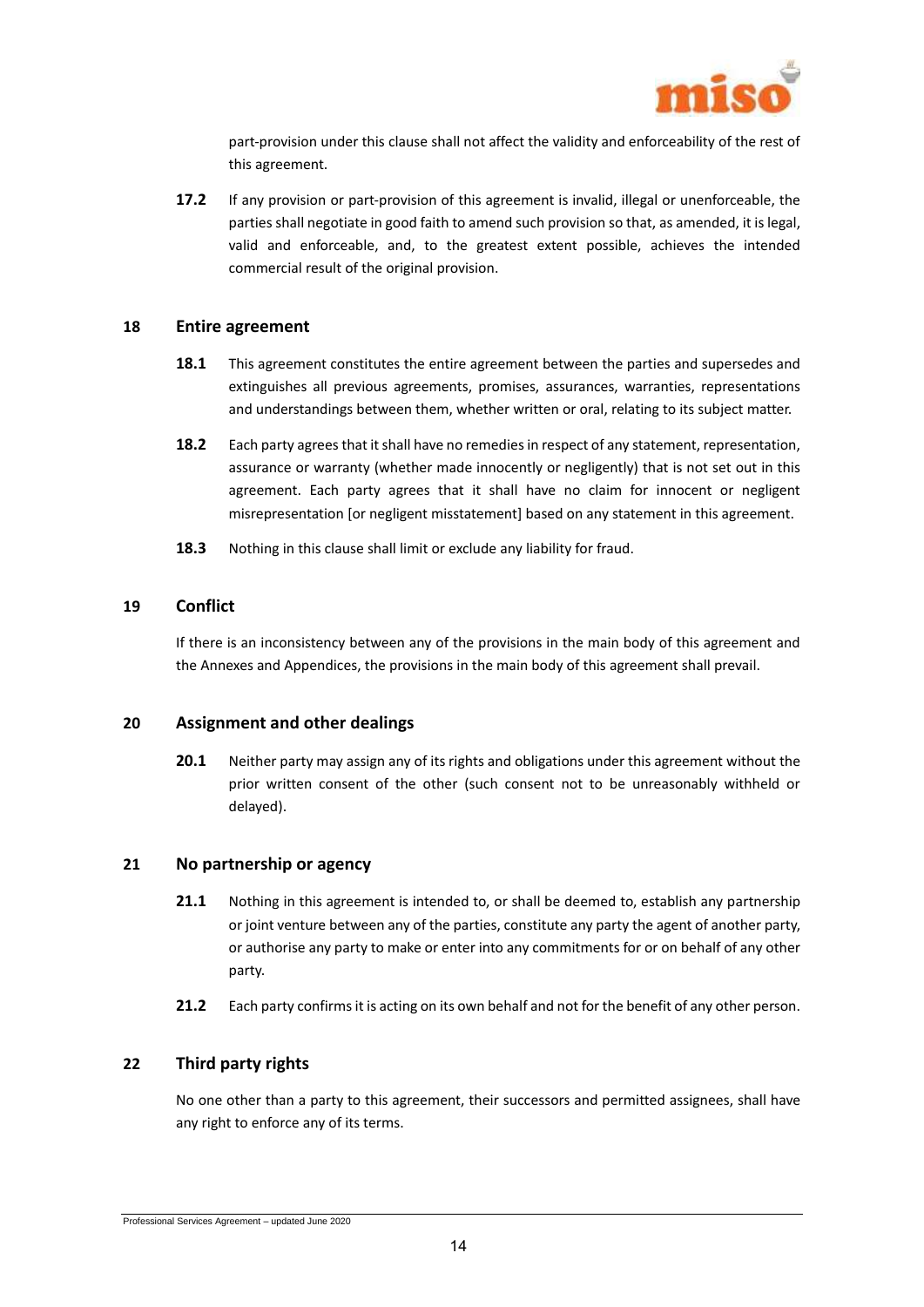

## <span id="page-14-0"></span>**23 Notices**

- **23.1** No notice from one party to another shall have validity under this agreement unless made in writing by or on behalf of the party sending such communication and delivered by hand or by first class pre-paid post to the address of the other party set out at on the first page of this agreement and sent (if sent to Miso) to the Managing Director and (if sent to the Customer) to the person identified in the Statement of Work as the Customer's Point of Contact. Any notice delivered by hand shall be deemed delivered on signature of a delivery receipt or at the time the notice is left at the address and any notice sent by first class prepaid post shall be deemed delivered at 9.00 am on the second Business Day after posting. If deemed receipt would occur in the place of deemed receipt on a Saturday or Sunday or a public holiday when banks are not open for business, deemed receipt is deemed to take place at 9.00 am on the day when business next starts in the place of receipt
- **23.2** This clause does not apply to the service of any proceedings or other documents in any legal action or, where applicable, any arbitration or other method of dispute resolution.
- **23.3** A notice given under or in connection with this agreement is not valid if sent by e-mail.

## **24 Counterparts**

**24.1** This agreement may be executed in any number of counterparts, each of which when executed shall constitute a duplicate original, but all the counterparts shall together constitute the one agreement.

## <span id="page-14-1"></span>**25 Dispute Resolution Procedure**

- <span id="page-14-3"></span><span id="page-14-2"></span>**25.1** If a dispute arises out of or in connection with this agreement or the performance, validity or enforceability of it (Dispute) then the parties shall attempt to settle the dispute in good faith as follows:
	- **25.1.1** the Dispute shall first be referred to the project managers of the parties who shall attempt to settle the dispute within 30 days;
	- **25.1.2** if the project managers are unable to resolve the Dispute pursuant to claus[e 25.1.1,](#page-14-2)  either party may escalate the Dispute to senior managers of the parties who shall attempt to settle the dispute within 30 days of the dispute being referred to them but if the parties are for any reason unable to resolve the Dispute within 30 days of it being escalated to the senior managers pursuant to clause [25.1.2,](#page-14-3) either party may on notice to the other require the parties to attempt to settle it by mediation in accordance with the CEDR Model Mediation Procedure. Unless otherwise agreed between the parties, the mediator shall be nominated by CEDR Solve. To initiate the mediation, a party must serve notice in writing (ADR notice) to the other party to the Dispute, requesting a mediation. A copy of the ADR notice should be sent to CEDR Solve. The mediation will start not later than 21 days after the date of the ADR notice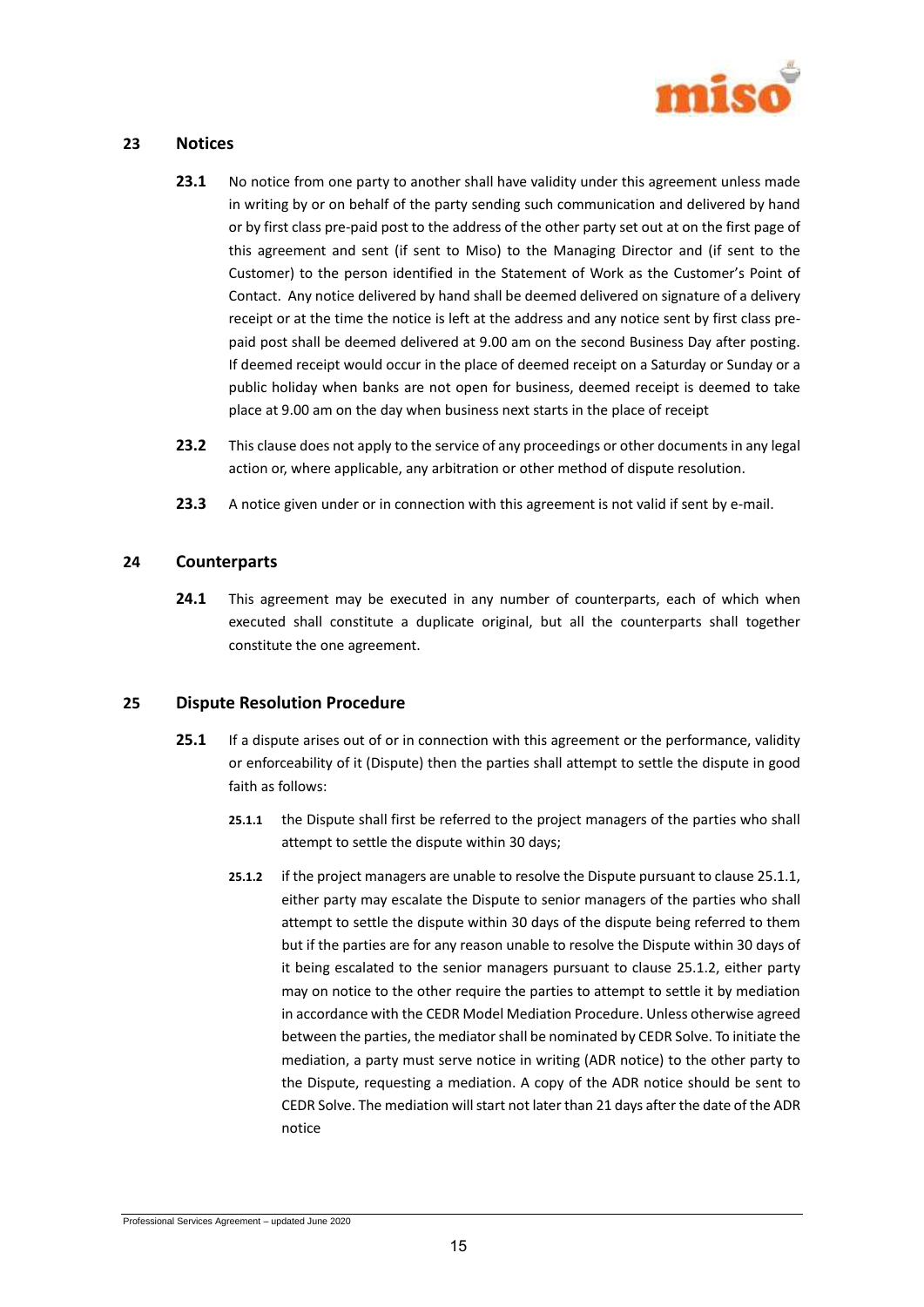

- **25.2** No party may commence any court proceedings under clause 26 in relation to the whole or part of the Dispute until 30 days after service of the ADR notice, provided that the right to issue proceedings is not prejudiced by a delay.
- **25.3** If the Dispute is not resolved within 30 days after service of the ADR notice, or either party fails to participate or to continue to participate in the mediation before the expiration of the said period of 30 days, or the mediation terminates before the expiration of the said period of 30 days, the Dispute shall be finally resolved by the courts of England and Wales in accordance with clause 27

#### <span id="page-15-0"></span>**26 Governing law**

This agreement and any dispute or claim arising out of or in connection with it or its subject matter or formation (including non-contractual disputes or claims) shall be governed by and construed in accordance with the law of England and Wales.

## <span id="page-15-1"></span>**27 Jurisdiction**

Each party irrevocably agrees that the courts of England and Wales shall have exclusive jurisdiction to settle any dispute or claim arising out of or in connection with this agreement or its subject matter or formation (including non-contractual disputes or claims).

This agreement has been entered into on the date stated at the beginning of it.

| SIGNED by                    |  |
|------------------------------|--|
| for and on behalf of         |  |
| <b>DOTTED EYES LIMITED</b>   |  |
|                              |  |
| SIGNED by [NAME OF DIRECTOR] |  |
| for and on behalf of         |  |
| [CUSTOMER]                   |  |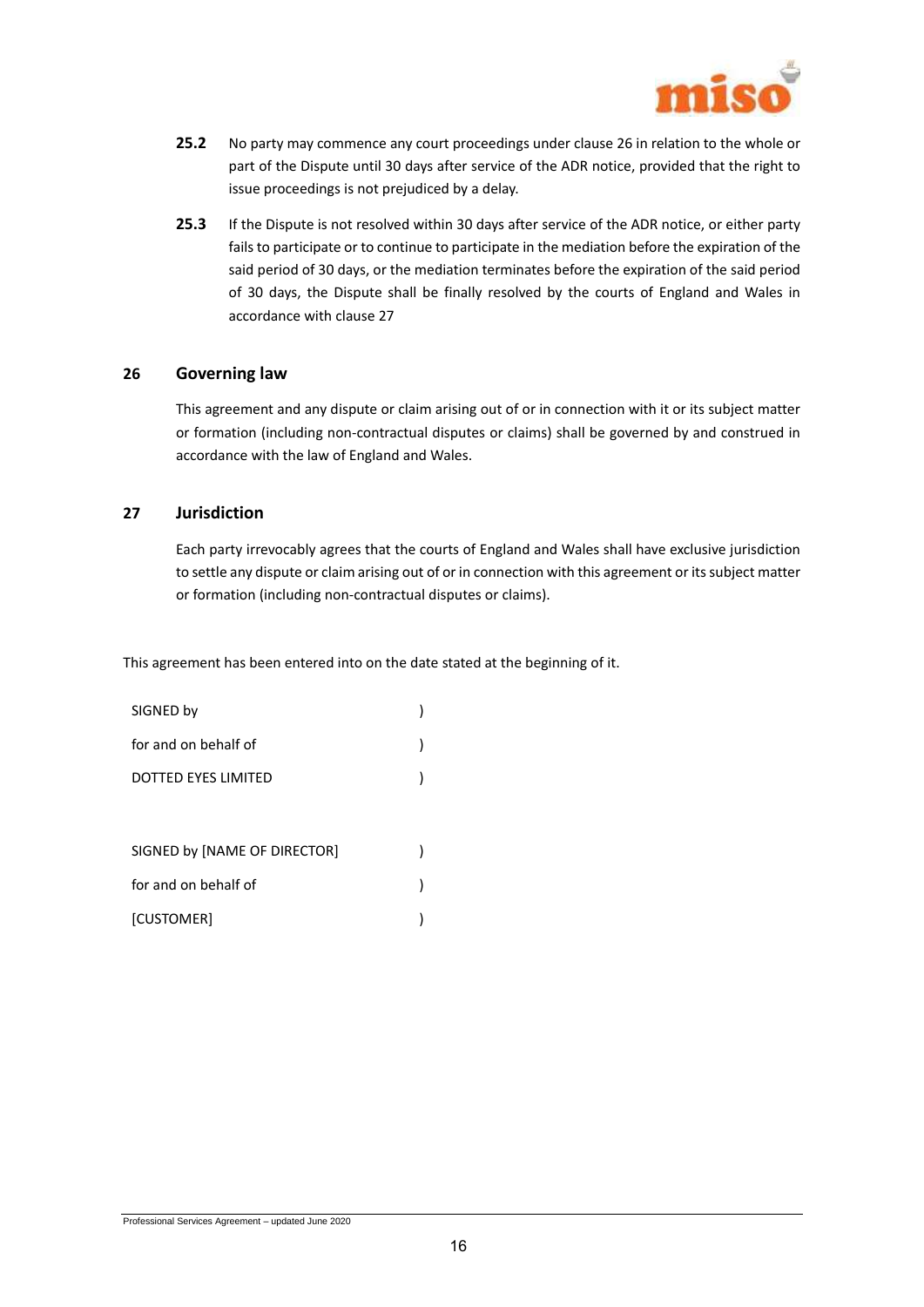

## **APPENDIX A(1)**

## **Data Protection**

#### **1. Definitions and interpretation**

#### 1.1 In this Appendix, unless the context otherwise requires:

"**DP Regulator**" means any governmental or regulatory body or authority with responsibility for monitoring or enforcing compliance with the Data Protection Laws;

"**Data Subject Request**" means a request from a Data Subject to exercise its rights under the Data Protection Laws in respect of that Data Subject's Personal Data;

"**Security Breach**" means any actual loss, unauthorised or unlawful processing, destruction, damage, or alteration, or unauthorised disclosure of, or access to the Customer Personal Data, and terms defined in a provision of this Appendix shall have the meaning given to them in that provision

#### **2. Compliance with Data Protection Laws**

2.1 miso shall comply with its obligations under the Data Protection Laws as they apply to it as a Data Processor of the Customer Personal Data.

2.2 The Customer shall comply with its obligations under the Data Protection Laws as they apply to it as a Data Controller of the Customer Personal Data.

## **3. Processing and security**

3.1 In performing its obligations under this Agreement, miso shall only process the categories of Personal Data and only in respect of the categories of Data Subjects, and only for the nature and purposes of processing and duration, as is set out in the Annex to this Appendix or as necessary to perform its obligations under this Agreement, save as otherwise required by any Applicable law.

3.2 In processing the Customer Personal Data, miso shall:

- (a) process Customer Personal Data only in accordance with the Customer's written instructions from time to time (including those set out in this Agreement) except as otherwise required by any Applicable Law;
- (b) not process the Customer Personal Data for any purpose other than those set out in the Annex and as necessary to perform its obligations under this Agreement unless otherwise expressly authorised by the Customer;
- (c) promptly notify the Customer if it receives a Data Subject Request in respect of Customer Personal Data;
- (d) as far as reasonably practicable, co-operate with and provide assistance to the Customer in relation to any Data Subject Request in respect of Customer Personal Data;
- (e) taking into account**:**
	- (i) the state of the art;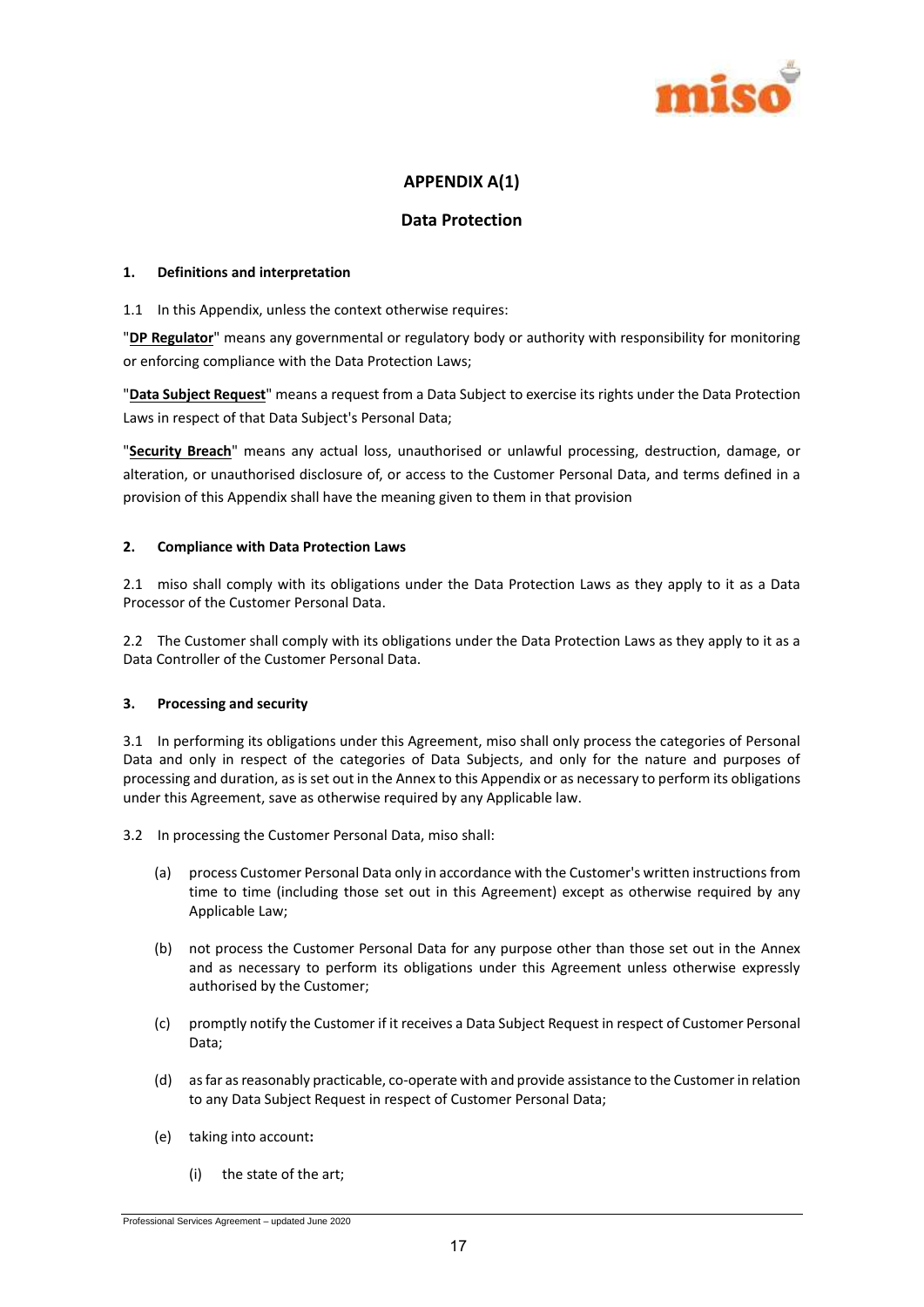

- (ii) the nature, scope, context and purposes of the processing; and
- (iii) the risk and severity of potential harm,

protect the Customer Personal Data by ensuring that it has in place appropriate technical and organisational measures, including measures to protect the Customer Personal Data against the risks of a Security Breach; and

(f) ensure that any persons authorised by miso to process Customer Personal Data are obliged to keep such data confidential.

3.3 miso shall, without undue delay after discovering any Security Breach or any failure or defect in security which leads, or might reasonably be expected to lead, to a Security Breach (together a "**Security Issue**") notify the Customer of the same.

- 3.4 Where a Security Issue arises, miso shall:
	- (a) as soon as reasonably practicable, provide the Customer with details of the Security Issue, the actual or expected consequences of it, and the measures taken or proposed to be taken to address or mitigate it;
	- (b) co-operate with the Customer, and provide the Customer with all reasonable assistance in relation to the Security Issue; and
	- (c) unless required by Applicable Law, not make any notifications to a DP Regulator or any Data Subjects about the Security Issue without the Customer's prior written consent (such consent not to be unreasonably withheld or delayed).

#### **4. Return or destruction of Personal Data**

4.1 Subject to paragraph [4.2,](#page-17-0) miso shall return or, at the election of the Customer, irretrievably delete all Customer Personal Data in its control or possession when it no longer requires such Customer Personal Data to exercise or perform its rights or obligations under this Agreement, and in any event within 30 days following expiry or termination of this Agreement.

<span id="page-17-0"></span>4.2 To the extent that miso is required by Applicable Law to retain all or part of the Customer Personal Data (the "**Retained Data**"), miso shall isolate and cease all processing of the Retained Data other than as required by the Applicable Law.

## **5. Audit**

5.1 miso shall provide such information, reasonable co-operation and assistance in relation to any request made by the Customer (or its auditors, or its or their representatives) as necessary to demonstrate miso's compliance with the Data Protection Laws in relation to this Agreement.

#### **6. Co-operation and assistance**

6.1 miso shall co-operate with the Customer, and provide such information and assistance as the Customer may reasonably require, to enable the Customer to:

- (a) comply with the Customer's obligations under the Data Protection Laws (including Articles 32-36 of GDPR) in respect of Customer Personal Data; and
- (b) deal with and respond to investigations and requests for information relating to the Customer Personal Data from any DP Regulator.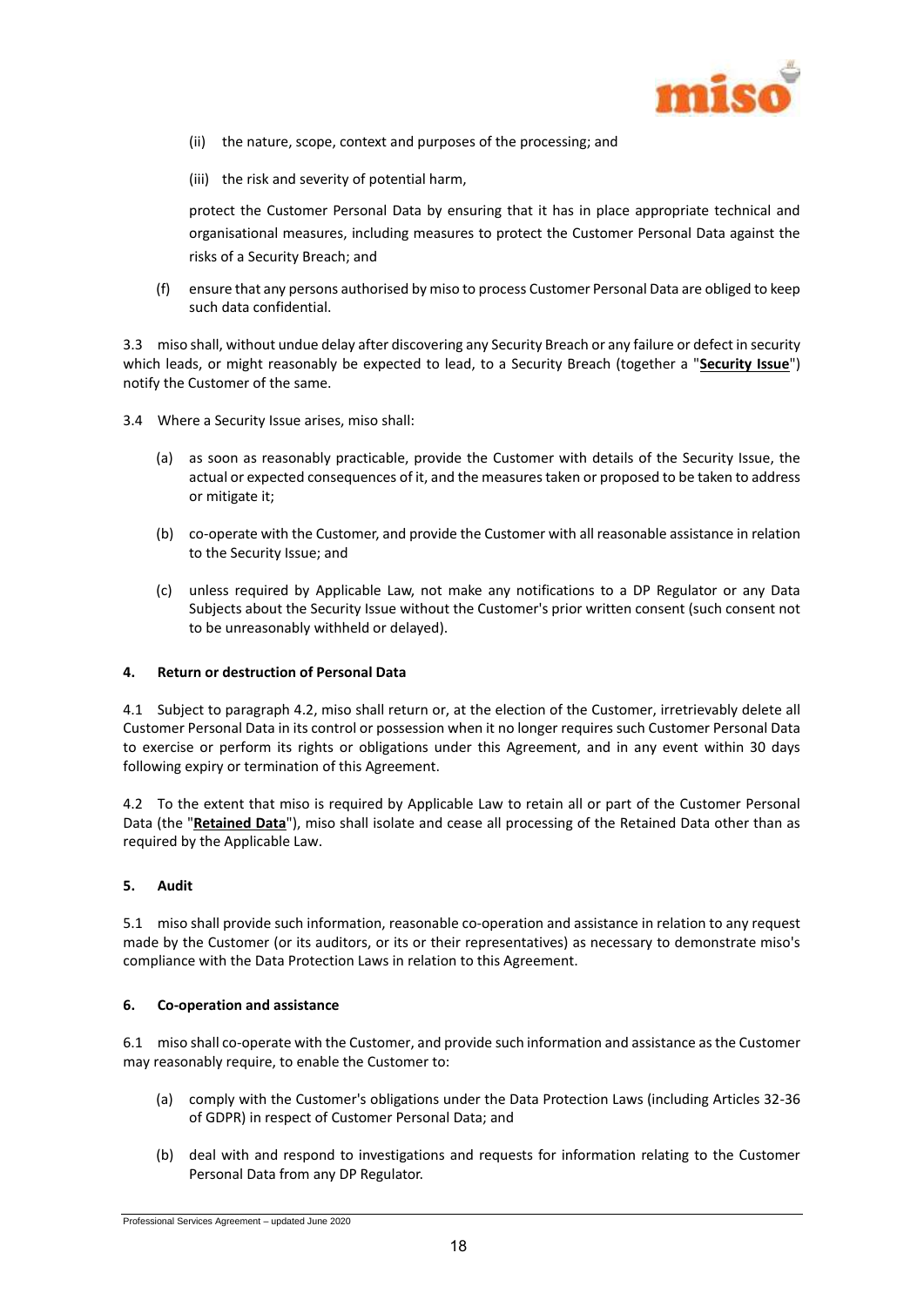

6.2 If miso receives any complaint, notice or communication from a DP Regulator or other third party (excluding a Data Subject Request) which relates directly or indirectly to Customer Personal Data or to either Party's compliance with the Data Protection Laws, it shall notify the Customer as soon as reasonably practicable.

#### <span id="page-18-0"></span>**7. Sub-Processors**

7.1 miso shall not subcontract any processing of the Customer Personal Data to any Sub-Processor except as authorised by the Customer in accordance with this paragraph [7.](#page-18-0) The Customer consents to miso engaging Sub-Processors to process the Data provided that: (i) miso provides at least 30 days' prior notice of the addition of any subcontractor (including details of the processing it performs or will perform) ("**Sub-Processor Notice**"); and (ii) miso complies with paragraphs [7.4](#page-18-1) an[d 7.5](#page-18-2) of this Appendix.

7.2 The Customer hereby consents to miso's use of the Sub-Processors listed at www.misoportal.co.uk/legal which shall be maintained and updated when any Sub-Processor is added or removed in accordance with this paragraph [7.](#page-18-0)

7.3 If within 30 days of receipt of a Sub-Processor Notice the Customer notifies miso in writing of its refusal to consent to miso's appointment of a Sub-Processor on reasonable grounds relating to the protection of Customer Personal Data, then either: (i) miso will not appoint the Sub-Processor; or (ii) if miso does appoint the Sub-Processor, the Customer may elect to terminate the Agreement without penalty or cost to either party save that any portion of the fees paid in advance in respect of Services not yet delivered as at the effective date of termination shall be refunded to the Customer. If after 30 days from receipt of the Sub-Processor Notice the Customer has not indicated its refusal of the appointment of a Sub-Processor in accordance with this paragraph, then the Customer is deemed to have given its consent and miso shall be entitled to appoint the relevant Sub-Processor with immediate effect.

<span id="page-18-1"></span>7.4 If miso appoints a Sub-Processor, Miso shall ensure that:

- (a) such Sub-Processor shall only process Customer Personal Data in order to perform one or more of miso's obligations under this Agreement; and
- (b) it enters into a written agreement or other legally enforceable terms with that Sub-Processor prior to any processing by the Sub-Processor, requiring the Sub-Processor to:
	- (i) process Customer Personal Data only in accordance with the written instructions of miso or the Customer; and
	- (ii) comply with data protection obligations equivalent in all material respects to those imposed on miso under this Appendix.

<span id="page-18-2"></span>7.5 Notwithstanding the appointment of a Sub-Processor, miso is responsible and liable to the Customer for any processing by the Sub-Processor in breach of this Appendix.

#### **8. Transfer of Personal Data**

8.1 miso shall only transfer Customer Personal Data outside of the EEA where there is adequate protection for such Customer Personal Data in accordance with applicable Data Protection Laws and as authorised by the Customer in accordance with paragraph 7.

8.2 As at the date of this Appendix the Customer consents to the transfers of Customer Personal Data to those non-EEA locations listed at [www.misoportal.co.uk/legal.](http://www.misoportal.co.uk/legal) miso shall ensure that such list is maintained and updated from time to time to reflect any changes.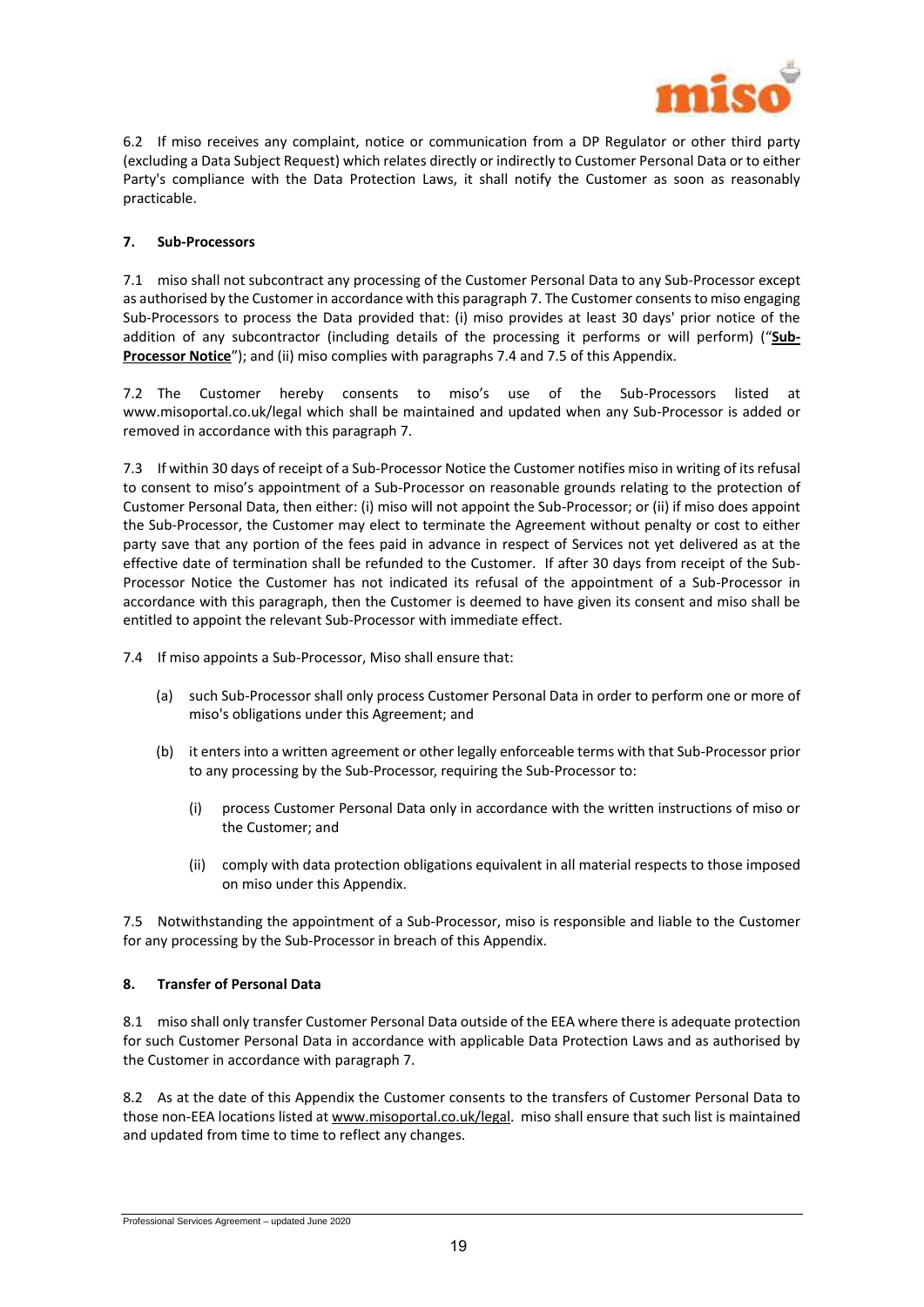

#### **9. Precedence**

In relation to the subject matter of this Appendix and its Annex, in the event of any inconsistency between the provisions of this Appendix and its Annex and the other provisions of the Agreement including any schedule or annex thereto, the provisions of this Appendix and its Annex shall prevail.

Miso reserve the right to change their Data Protection Policy documentation and its location from time to time.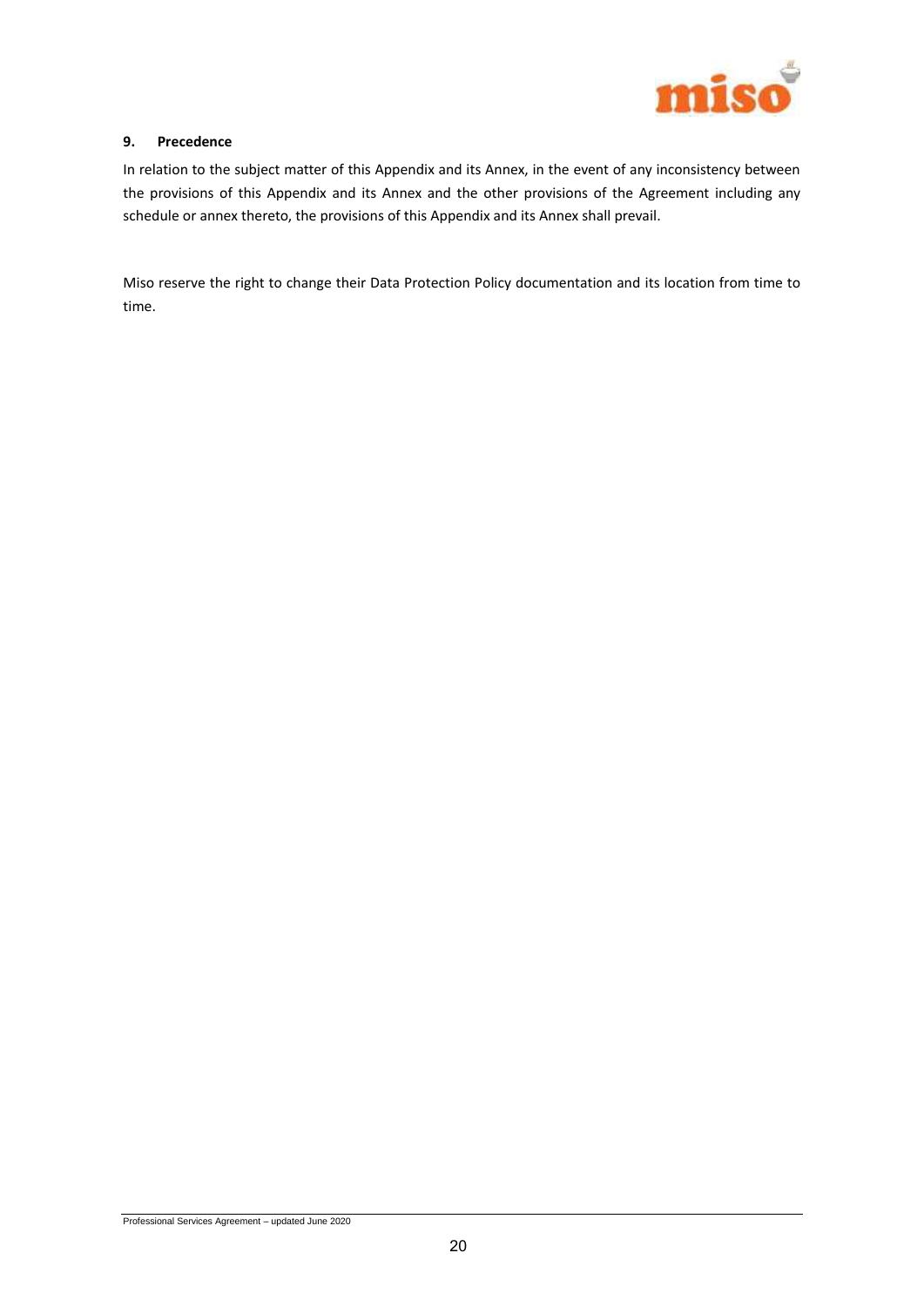

## **APPENDIX A(2)**

#### **Data Processing Activities**

#### **Data Processing Activities**

We want you to know what Personal Data Processing activities happen when you use our Services.

- 1. Processing by the provider
	- 1.1. Scope

To allow us to provide the Service to you.

1.2. Nature

miso is a leading provider of consultancy, software development and software implementation services.

We work with our Customers to understand their needs and to ensure that we conduct a Data Impact Assessment before each project commences.

1.3. Purpose of processing and types of personal data

We may process personal data for more than one lawful ground depending on the specific purpose for which we are using your data. Please contact us if you need specific details about the specific legal ground that we are relying on to process your personal data, where more than one ground has been set out in the table below.

| <b>Purpose / Activity</b>                                                                                                                                                         | Type of data                                                                                                                                | Lawful basis for processing including basis of<br>legitimate interest                                                                                                                                                                                                                                                      |
|-----------------------------------------------------------------------------------------------------------------------------------------------------------------------------------|---------------------------------------------------------------------------------------------------------------------------------------------|----------------------------------------------------------------------------------------------------------------------------------------------------------------------------------------------------------------------------------------------------------------------------------------------------------------------------|
| To register you as a new<br>customer                                                                                                                                              | <b>Identity</b><br>Contact<br>$\bullet$                                                                                                     | Performance of a contract with you                                                                                                                                                                                                                                                                                         |
| To process and deliver your<br>order including payment and<br>collection or recovery of<br>those payments                                                                         | Identity<br>$\bullet$<br>Contact<br>$\bullet$<br>Financial<br>$\bullet$<br>Transaction<br>$\bullet$<br>Marketing and<br>٠<br>communications | Performance of a contract with you<br>$\bullet$<br>Necessary for our legitimate interests (debt<br>collection)                                                                                                                                                                                                             |
| To manage our relationship<br>with you which will include:<br>• Notifying you about<br>changes in our terms or<br>privacy policy<br>• Asking you for feedback or<br>take a survey | Identity<br>$\bullet$<br>Contact<br>$\bullet$<br>Profile<br>Marketing and<br>$\bullet$<br>communications                                    | Performance of a contract with you<br>$\bullet$<br>Necessary to comply with a legal obligation<br>$\bullet$<br>Necessary for our legitimate interests (to keep<br>$\bullet$<br>our records updated and to study how<br>customers use our products/services)                                                                |
| To enable you to take part in<br>a competition, prize draw, or<br>survey                                                                                                          | Identity<br>$\bullet$<br>Contact<br>$\bullet$<br>Profile<br>$\bullet$<br>Usage<br>Marketing and<br>٠<br>communications                      | Performance of a contract with you<br>$\bullet$<br>Necessary for our legitimate interests (to keep<br>٠<br>our records updated and to study how<br>customers use our products/services)                                                                                                                                    |
| To administer and protect our<br>business and website<br>(including troubleshooting,<br>data analysis, testing, system<br>maintenance, support,<br>reporting and hosting of data) | Identity<br>$\bullet$<br>Contact<br>Technical<br>$\bullet$                                                                                  | Necessary for our legitimate interests (for<br>$\bullet$<br>running our business, provision of<br>administration and IT services, network<br>security, to prevent fraud and in the context of<br>a business reorganisation or group<br>restructuring exercise)<br>Necessary to comply with a legal obligation<br>$\bullet$ |
| To deliver relevant website<br>content and advertisements                                                                                                                         | Identity<br>Contact                                                                                                                         | Necessary for our legitimate interests (to study<br>$\bullet$<br>how customers use our products/services, to                                                                                                                                                                                                               |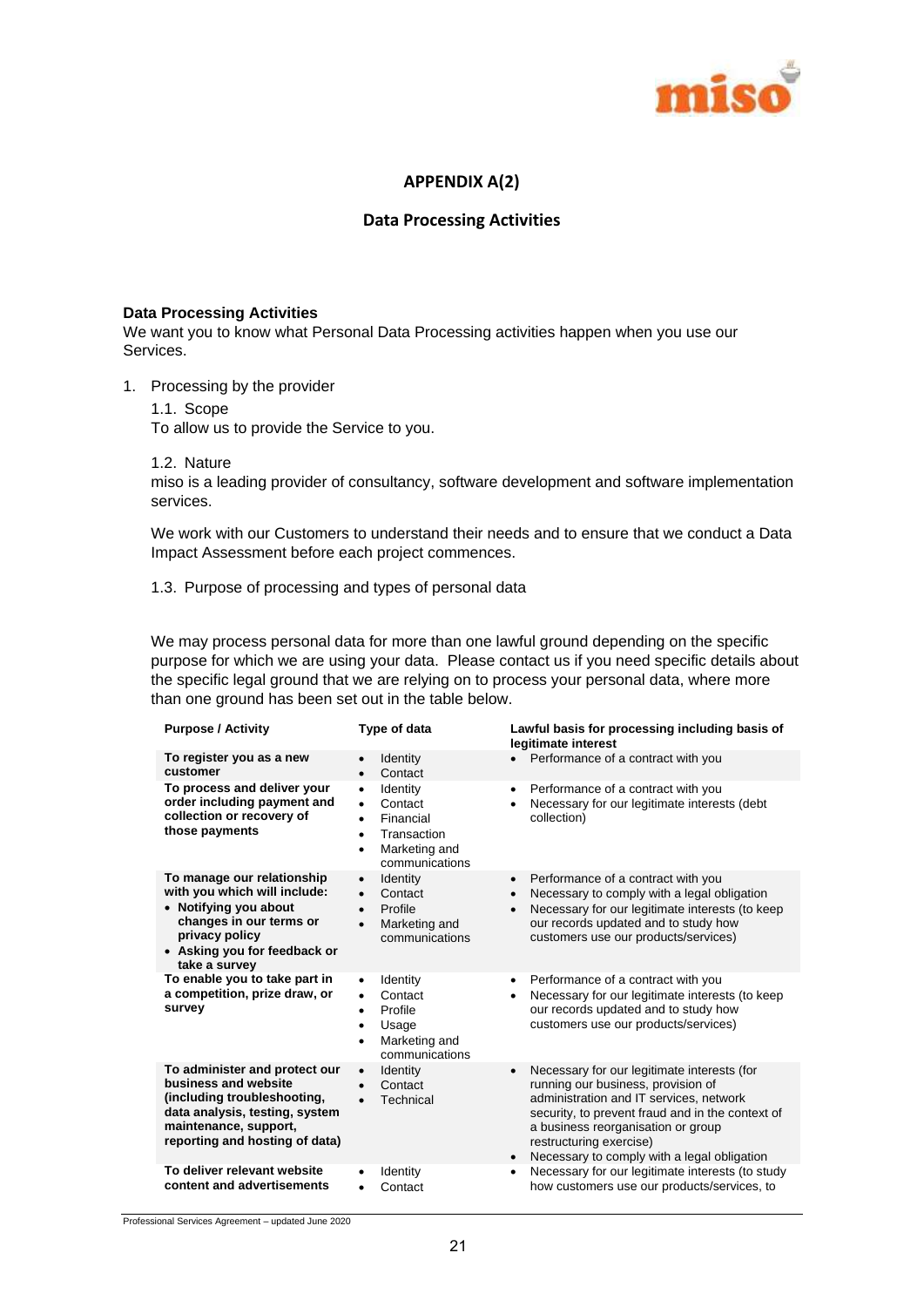

| to you and measure or<br>understand the effectiveness<br>of the advertising we serve to<br>you                                 | Profile<br>Usage<br>$\bullet$<br>Marketing and<br>$\bullet$<br>communications<br>Technical<br>٠ | develop them, to grow our business and to<br>inform our marketing strategy)                                                                                                                                                          |
|--------------------------------------------------------------------------------------------------------------------------------|-------------------------------------------------------------------------------------------------|--------------------------------------------------------------------------------------------------------------------------------------------------------------------------------------------------------------------------------------|
| To use data analytics to<br>improve our website.<br>products/services, marketing,<br>customer relationships and<br>experiences | Technical<br>$\bullet$<br>Usage                                                                 | Necessary for our legitimate interests (to define<br>$\bullet$<br>types of customers for our products and<br>services, to keep our website updated and<br>relevant, to develop our business and to inform<br>our marketing strategy) |
| To make suggestions and<br>recommendations to you<br>about goods or services that<br>may be of interest to you                 | <b>Identity</b><br>Contact<br>Technical<br>$\bullet$<br>Usage<br>Profile                        | Necessary for our legitimate interests (to<br>$\bullet$<br>develop our products/services and grow our<br>business)                                                                                                                   |

#### 1.4. Duration of the processing

Whenever we collect or process your personal data, we'll only keep it for as long as is necessary for the purpose for which it was collected. At the end of that retention period (usually no longer than seven years), your data will either be deleted completely or anonymised, for example by aggregation with other data so that it can be used in a nonidentifiable way for statistical analysis and business planning. For information stored in backup archives, we will securely store the information and isolate it from any further use until deletion is possible.

- 2. Categories of data subject
	- 2.1. When using this Service, the groups of individual's data by category
	- Your *end users using the service* that you deliver
	- The personal data about your *employees and contractors* that we collect as a Customer of ours to complete account administration and set up
	- The personal data that we collect about the *service user access* technical information (e.g. browser, IP address)
	- The details of your *employee and contractor interactions* with us when you require support for the Service (information that you choose to submit)

Miso reserve the right to change their Data Processing Activities documentation and its location from time to time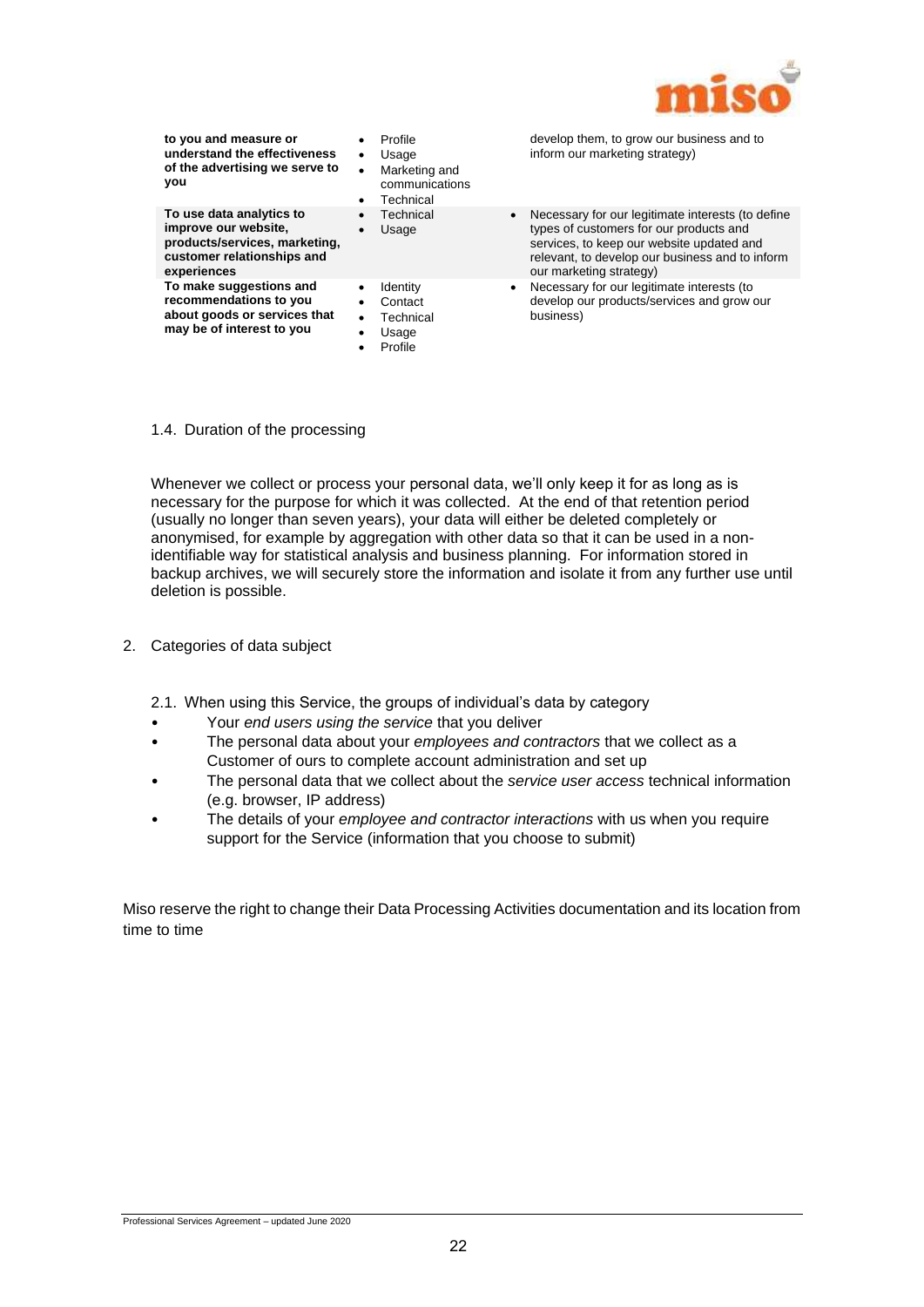

## **APPENDIX B**

# **Information Security**

Our information security policy is available on our website www.misoportal.com

miso reserve the right to change their Information Security documentation and its location from time to time